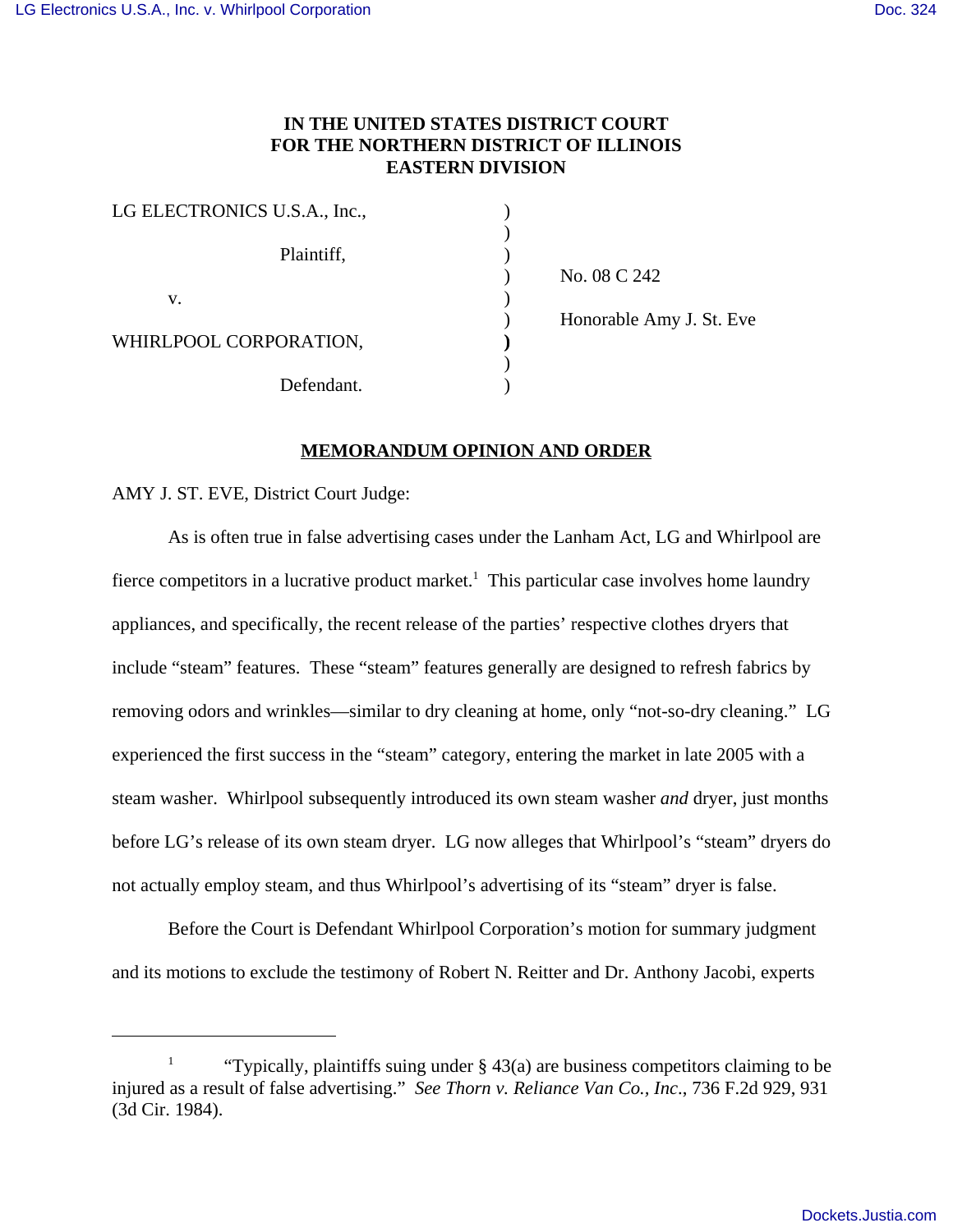proffered by Plaintiff LG Electronics, U.S.A., Inc. In addition, LG moves to strike portions of Whirlpool's Local Rule 56.1 statement of material facts and an additional expert report issued on July 1, 2009, concurrent with its motion for summary judgment. For the reasons discussed below, the Court denies Whirlpool's motion for summary judgment and its motion to exclude Mr. Reitter's opinions. The Court grants in part and denies in part Whirlpool's motion to exclude the report and opinions of Dr. Jacobi. Having considered the issues raised in LG's motion to strike Whirlpool's Rule 56.1 statement in the context of ruling on summary judgment, the Court denies this motion as moot. The Court further denies the remainder of LG's motion relating to Whirlpool's allegedly untimely expert report.

### **BACKGROUND**

#### **I. Relevant Parties**

 Plaintiff LG Electronics U.S.A., Inc. ("LG") is the American subsidiary of LG Electronics, Inc., a Korean company that manufactures home appliances sold in the United States. (R. 280-1, LG's Rule 56.1(b) Statement ¶ 77.) LG maintains its principal place of business in Englewood, New Jersey. (*Id.*) Defendant Whirlpool Corporation ("Whirlpool") is a Delaware corporation with its principal place of business in Benton Harbor, Michigan. (*Id.* ¶ 78.) The Court exercises jurisdiction pursuant to 15 U.S.C. § 1121 and 28 U.S.C. §§ 1331 and 1338(b) based on LG's claims under the Federal Lanham Act.

## **II. Whirlpool's Steam Dryers**

Whirlpool makes three dryer models that use the technology at issue in this case. Under the Whirlpool brand, Whirlpool markets the Duet Steam Dryer and the Cabrio Steam Dryer, and under the Maytag brand, Whirlpool markets the Bravos Steam Dryer (collectively, "Whirlpool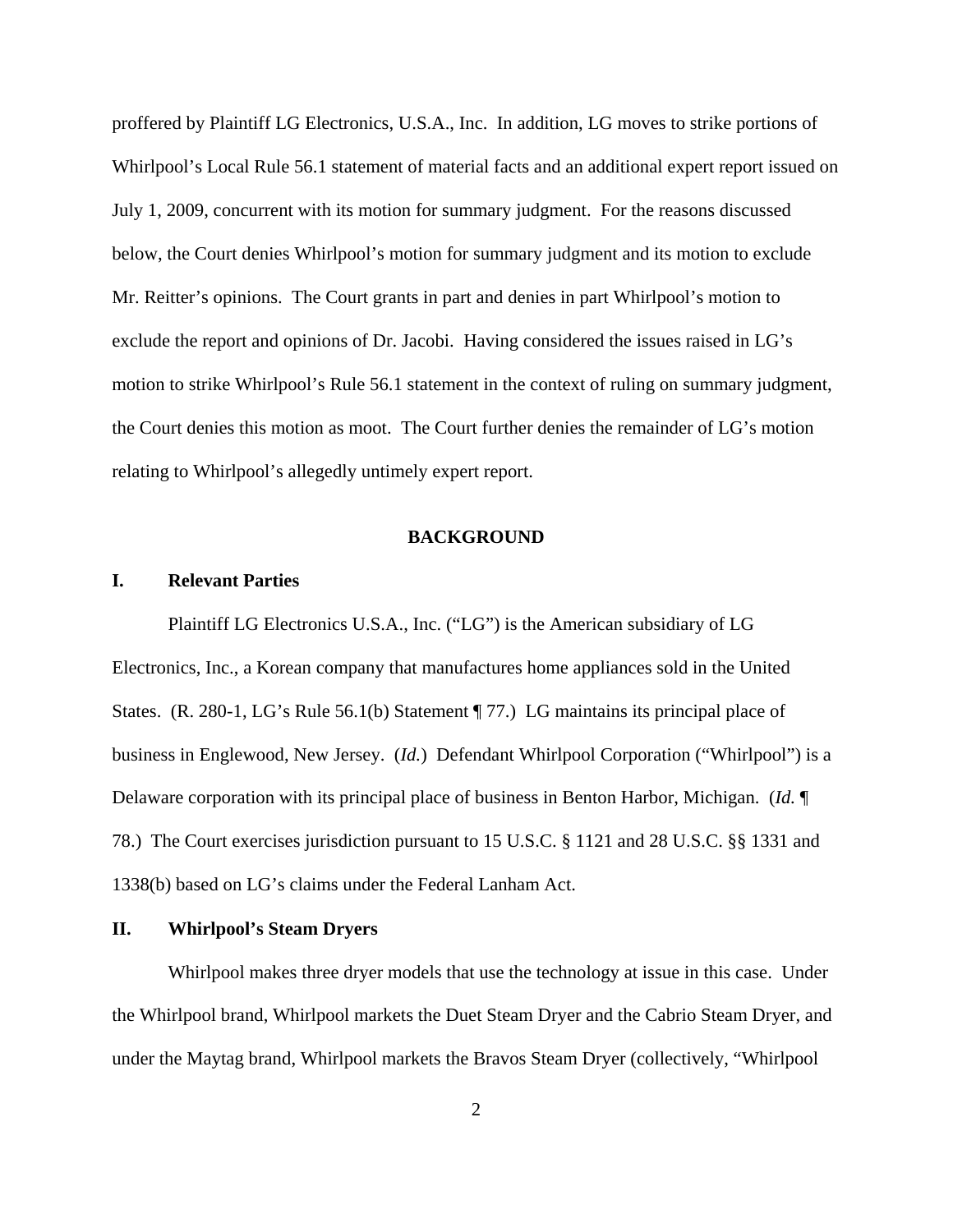Steam Dryers"). (R. 280-1 at ¶ 11; R. 296-1, Whirlpool's Resp. to LG's Rule 56.1(b)(3)(C) Statement  $\P$  1.)<sup>2</sup> Whirlpool also manufactures Sears' Kenmore brand Elite Steam Dryer, which incorporates the same technology used in the Whirlpool Dryers, but which is not at issue in this case. (R. 280-1 at  $\P$  12.)

#### **A. How Steam Dryers Function**

 The Whirlpool Steam Dryers work by introducing a spray of cool or cold water into a hot, spinning dryer drum. (R. 280-1 at  $\P$  13; 296-1 at  $\P$  1.) This spray, or "mist," as the parties characterize it, dampens the clothing in the dryer drum. (*Id.*) The heat of the dryer, along with the moving air in the dryer drum, speeds the evaporation of moisture from the dampened clothing.  $(R. 296-1$  at  $\P$  1.) Temperatures inside the drum of Whirlpool dryers range from less than 60 degrees Celsius to over 100 degrees Celsius, and in certain locations, reach in excess of 140 degrees Celsius. (R. 280-1 at ¶ 16.) Clothing placed in a Whirlpool Steam Dryer generally has fewer wrinkles after completing a "steam" cycle than before the cycle. (R. 280-1 at 13.) LG contends, however, that conventional non-steam dryers produce the same effect. Specifically, LG argues that Whirlpool's technology is no different than "taking an article of clothing, throwing it into [a conventional] dryer for five minutes, taking it out, spraying it with water with a spray gun, and throwing it back into the [conventional] dryer." (R. 296-1 at ¶ 1.)

LG markets steam dryers under the Tromm model. LG's Tromm Steam Dryer includes a

<sup>&</sup>lt;sup>2</sup> For ease of reference, the Court uses the phrase "Whirlpool Steam Dryer" merely to distinguish the dryers at issue in this case from Whirlpool's previous technology. As discussed below, the meaning of "steam," as used in Whirlpool's advertising, is a disputed issue of fact. *Mead Johnson & Co. v. Abbott Labs*., 209 F.3d 1032, 1034 (7th Cir. 2000) ("[W]hether a claim is either 'false' or 'misleading' is an issue of fact rather than law."). The Court's use of the phrase "Whirlpool Steam Dryer" implies no conclusion about whether a given technology properly uses "steam" or what "steam" in fact means.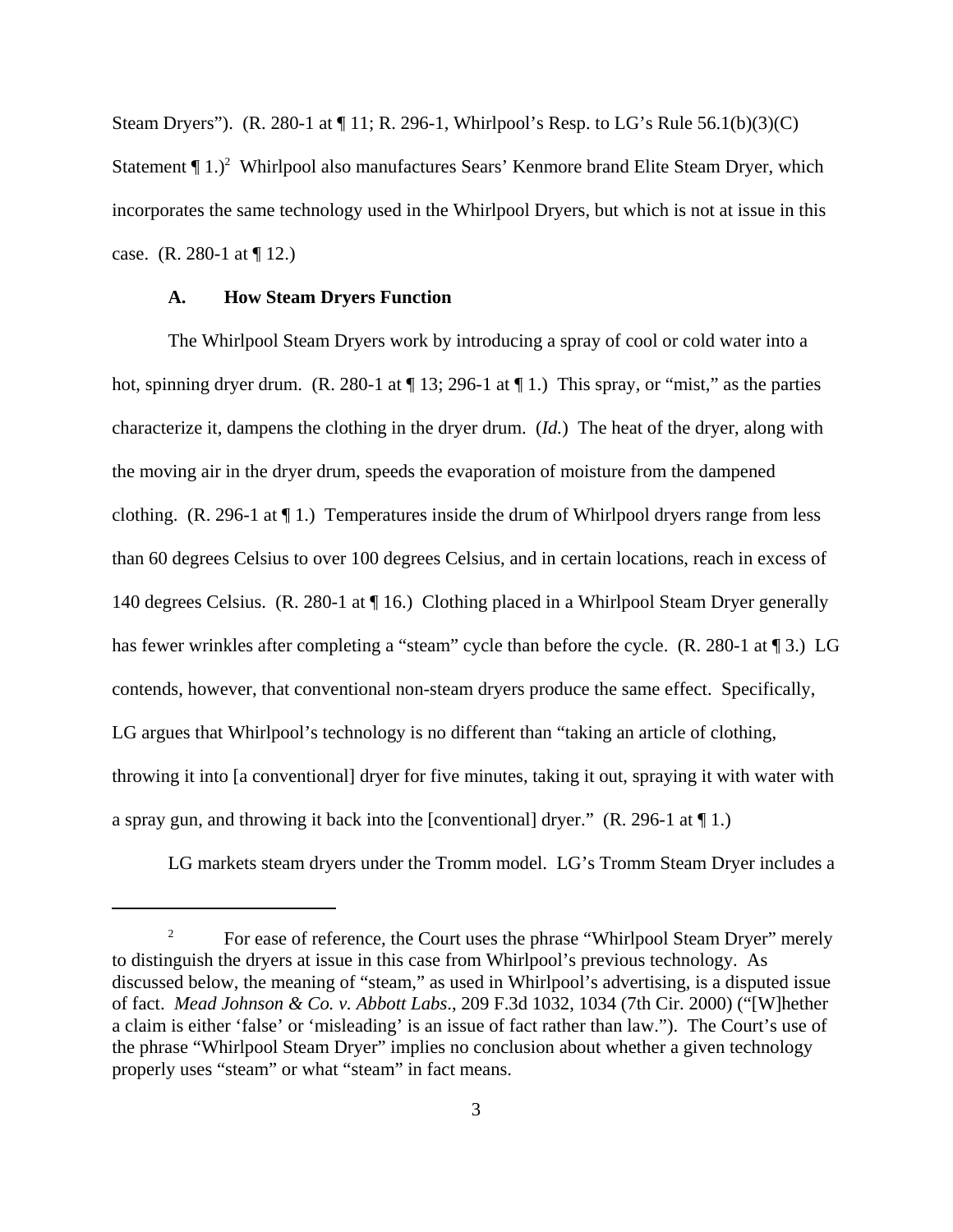boiler unit outside the dryer drum that LG refers to as a "steam generator." (R. 280-1 at  $\P$  21; R. 296-1 at ¶ 1.) It is undisputed that LG's dryer creates steam by boiling water and then injecting or spraying the steam into the dryer drum as a vapor. (*Id.*) Once LG's dryer injects steam into the dryer drum, the steam combines with cooler air in the drum and condenses into what LG calls a "hot while billowy steam." (*Id.* at ¶ 22.)

Both LG and Whirlpool pair their steam dryers with steam washers and sell these appliances for a premium price when compared to conventional non-steam appliances. (R. 296-1 at ¶ 3.) The respective steam washers marketed by each of the parties use an internal boiler to create steam that is then injected into the washer drum. Indeed, the parties do not dispute that: (1) the washers marketed by both LG and Whirlpool use "steam"; and (2) LG's dryer with the incorporated boiler uses "steam." Instead, the parties dispute the precise scope of "steam" and whether Whirlpool's Steam Dryers also employ "steam" sufficient to justify their respective names.

### **B. Development of the Steam Laundry Market**

LG introduced its Tromm Steam Washer in late 2005. In January 2006, *Consumer Reports* magazine issued a new evaluation of home laundry appliances that ranked LG's Tromm Steam Washer as its top choice, a position previously "dominated" by Whirlpool appliances. (R. 296-1 at ¶ 13.) Whirlpool employee Scott Slabbekoorn, who was involved with the development of Whirlpool's Duet Steam Washer, testified that "there was a lots of [ ] noise in the market about the [LG] steam washer," that steam "definitely had an effect," and that LG obtaining the number one ranking in *Consumer Reports* "escalated the priority" of Whirlpool's development of a steam washer. (*Id.* at ¶ 14.) In June 2006, Whirlpool's Global Tech Lead in Drying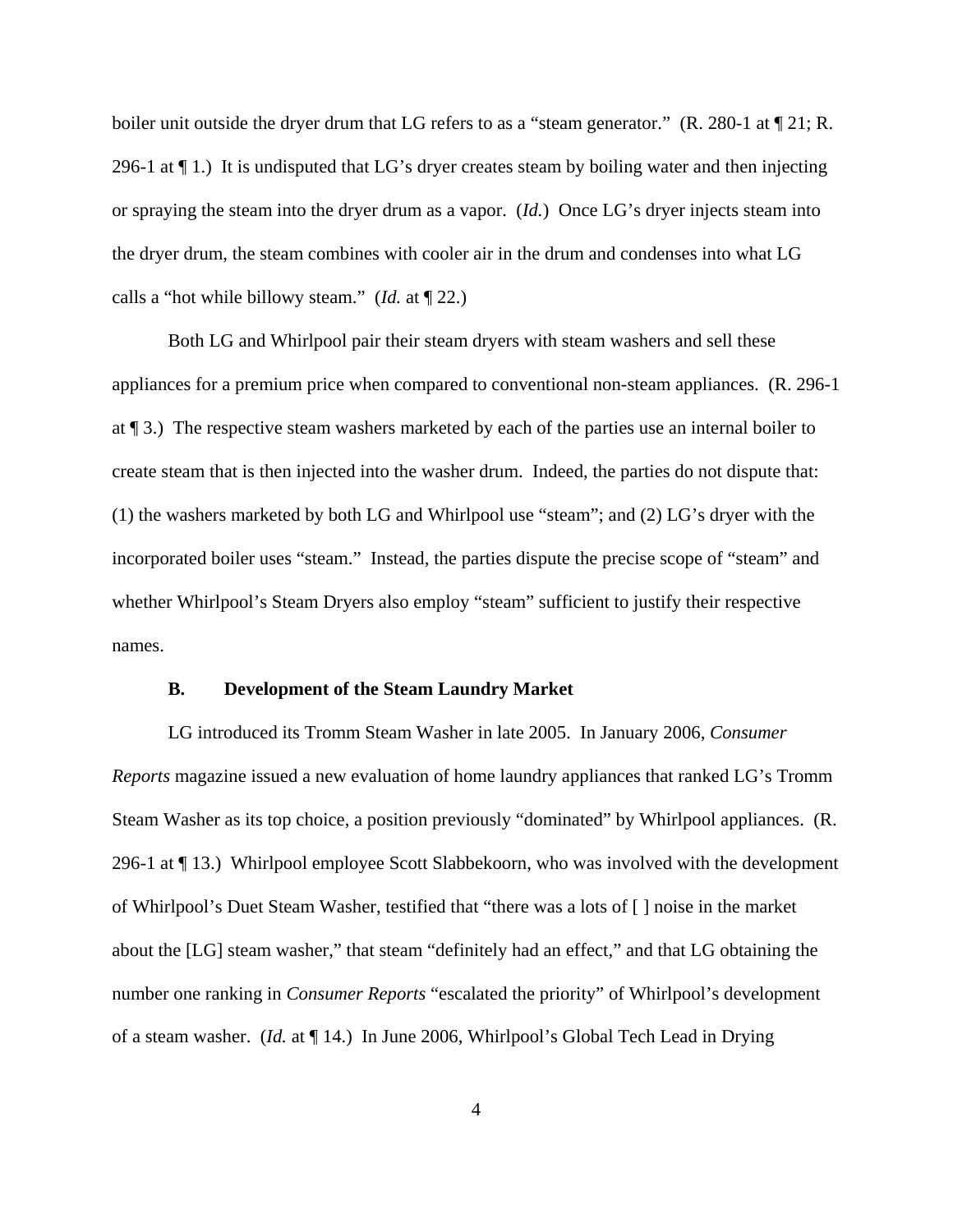Systems, Don Tomasi, sent an email to his team stating, "LG is now rated as #1 for [North American Region] washers - yuk! Lets [sic] continue to work together to assure this does not happen on dryers. Our work on energy, blower system, dispensing, heat system, sensing, etc - to achieve the customer attributes is very important." (R. 281 at Ex. 24.)

Whirlpool thereafter developed a dryer designed to "[p]rovide wrinkle reduction and odor reduction within the clothes dryer." (R. 281 at Ex. 29; R. 296-1 at ¶ 20.) Whirlpool's internal documents describe the technology as a "refresh" cycle "designed to provide a warm up stage of some time, a water spray stage of some time, a drying stage of some time, and a cool down stage of some time." (R. 281 at Ex. 29.) According to a Whirlpool email, by December 2006, Whirlpool decided to accelerate the introduction of its "Myst Dryer project ('steam' in the dryer)," from Fall 2007 to Spring 2007—timing "driven by the desire to have something in the news about Whirlpool and Kenmore brands and their innovation at the same time LG will be entering into Sears." (*Id.* at Ex. 38.) Shortly thereafter, in January 2007, Whirlpool changed the name of its project from "Duet Myst" to "Duet Steam." (*Id.* at Ex. 45.) By accelerating the introduction of the Duet Steam product, Whirlpool offered an initial release in the Spring of 2007 and a full launch in the fall of 2007—beating LG's own steam dryer to the market. (R. 280-1 at ¶¶ 10; 20.)

Whirlpool advertises its steam dryers through print media, television, internet, and pointof-sale placements. (R. 296-1 at ¶ 51.) The advertising claims challenged by LG include:

 (1) "Naturally steam out wrinkles and odors with the touch of a button. The new Duet Steam dryer features two cycles—Enhanced Touch-Up and Quick Refresh—that infuse clothing with steam to refresh and dewrinkle;"

(2) "The pure power of steam—Nothing beats the power of steam to get rid of wrinkles. The Duet Steam dryer naturally steams out wrinkles in just minutes,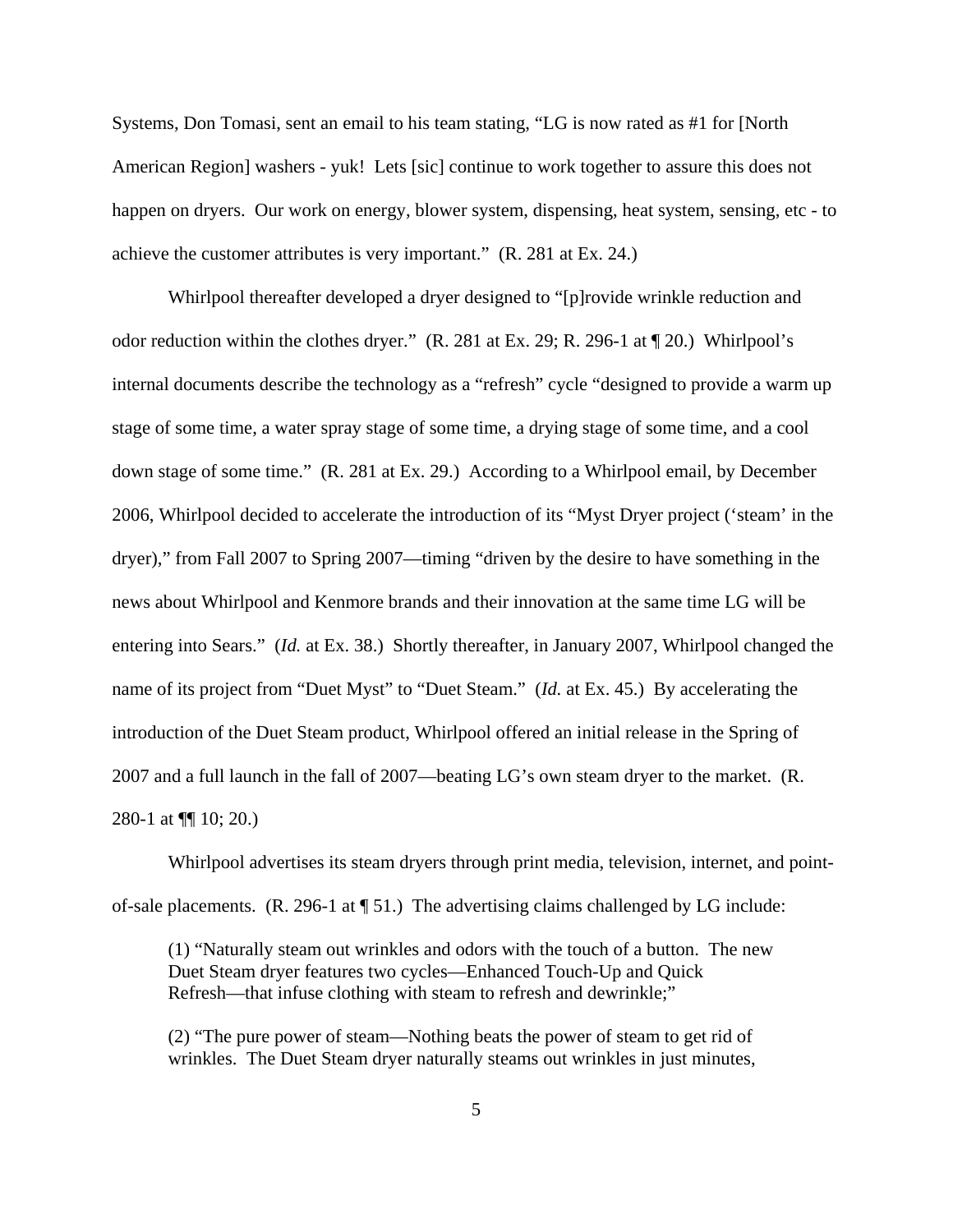while removing any lingering odors;"

(3) The Duet Steam Dryer (I) "naturally steams away tough stains," (ii) "steams out tough wrinkles and odors," and (iii) uses the "pure power of steam;"

(4) "How does the addition of steam work to enhance cleaning performance?" The Duet Steam Dryer: (I) "naturally steams away tough stains," (ii) provides a setting of "20 minutes of steam and tumbling;"

(5) "The Whirlpool Duet Steam laundry pair, a whole new way to care for your clothes from start to finish, with the pure power of steam. Just another laundry innovation from Whirlpool."

(R. 116-1, Second Am. Compl. ¶¶ 21–25).

## **III. Various Definitions of "Steam"**

Whirlpool has offered the following definitions of steam from multiple dictionaries:

- 1. "vapor arising from a heated surface," (R. 280-1 at ¶¶ 31–32);
- 2. "the invisible vapor into which water is converted when heated to the boiling point: water in the state of vapor—compare DRY STEAM, WATER VAPOR, WET STEAM," (*id.* at ¶ 32);
- 3. "the mist formed by the condensation on cooling of water vapor: visible vapor," (*id.*);
- 4. "the vapor phase of water," (*id.* at ¶ 33); and
- 5. "Steam...can be generated by evaporation of water at subcritical pressures, by heating water above the critical pressure, and by sublimation of ice . . . . Steam is generated from water by boiling flash evaporation, and throttling from high to low pressure. The phase change occurs along the saturation line with the specific volume of steam larger than that of the boiling water. . . . At the critical and supercritical pressures, the water-steam distinction disappears." (*Id.* at ¶ 34)

In support of its position, Whirlpool contends that its Steam Dryers meet at least the first and fourth of these definitions. Whirlpool's expert Dr. Subbaiah Malladi, for example, concluded that "the vapor phase of water," and "vapor arising from a heated surface,"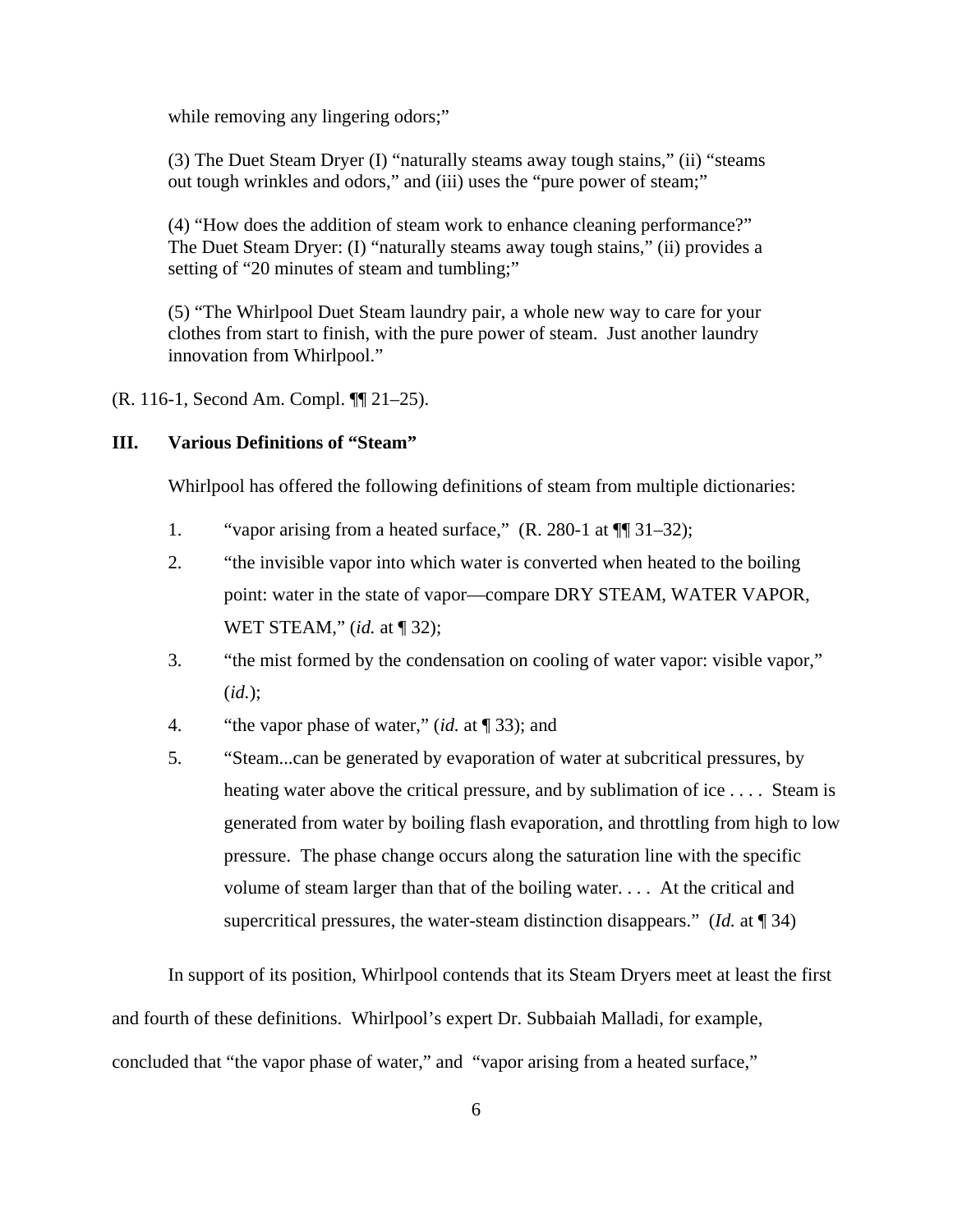respectively, occur in Whirlpool dryers "when the sprayed mist evaporates after contact with heated clothing and dryer drum surfaces, as well as later when the water subsequently vaporizes during the drying process."  $(R. 280-1$  at  $\P$  42.) Dr. Malladi tested the air temperature in the Whirlpool dryer and opined that what occurs in Whirlpool's dryer is similar to spraying a mist of water into an oven heated to one hundred degrees Celsius or higher—water evaporates, and the resulting vapor combines with the heated air. (*Id.* at 157:6–10; 159:14–17; 161:5–10;

## 161:21–24; 162:15–21.)

The precise scope of Dr. Malladi's definition, however, is unclear. When presented with a glass of water at room temperature, Dr. Malladi testified that the process of evaporation occurring within and around the glass also constitutes steam. (R. 296-1 at ¶ 64; R. 281, Ex. 20 Malladi dep at 98:1-99:3.) Similarly, Whirlpool engineer Kirk Dunsbergen testified that "one way to describe the process" occurring in Whirlpool's dryers is the evaporation of water from the clothing as the clothes are dried. (R. 280-1, Ex. 15 at 102:9–103:4.) Mr. Dunsbergen also testified that this definition of steam—"where water is evaporating from clothing" and thus creating steam, under Whirlpool's first definition—is "exactly what happens in a conventional dryer when you throw wet clothes into" it, and that, at least in theory, any dryer could be called a "steam dryer." (*Id.* at 103:6–14.) According to Mr. Dunsbergen, the only difference between Whirlpool's Steam Dryers and conventional dryers is that "one of the requirements for a steam dryer is you have to be able to introduce water or the moisture into dry clothes." (*Id.* at 103:18–20.)

Whirlpool also points to U.S. Patent No. 6,941,674, (the "'674 patent") entitled, "Method and Apparatus for Detecting Residual Drying Time of Clothes Dryer," and maintains that "LG's

7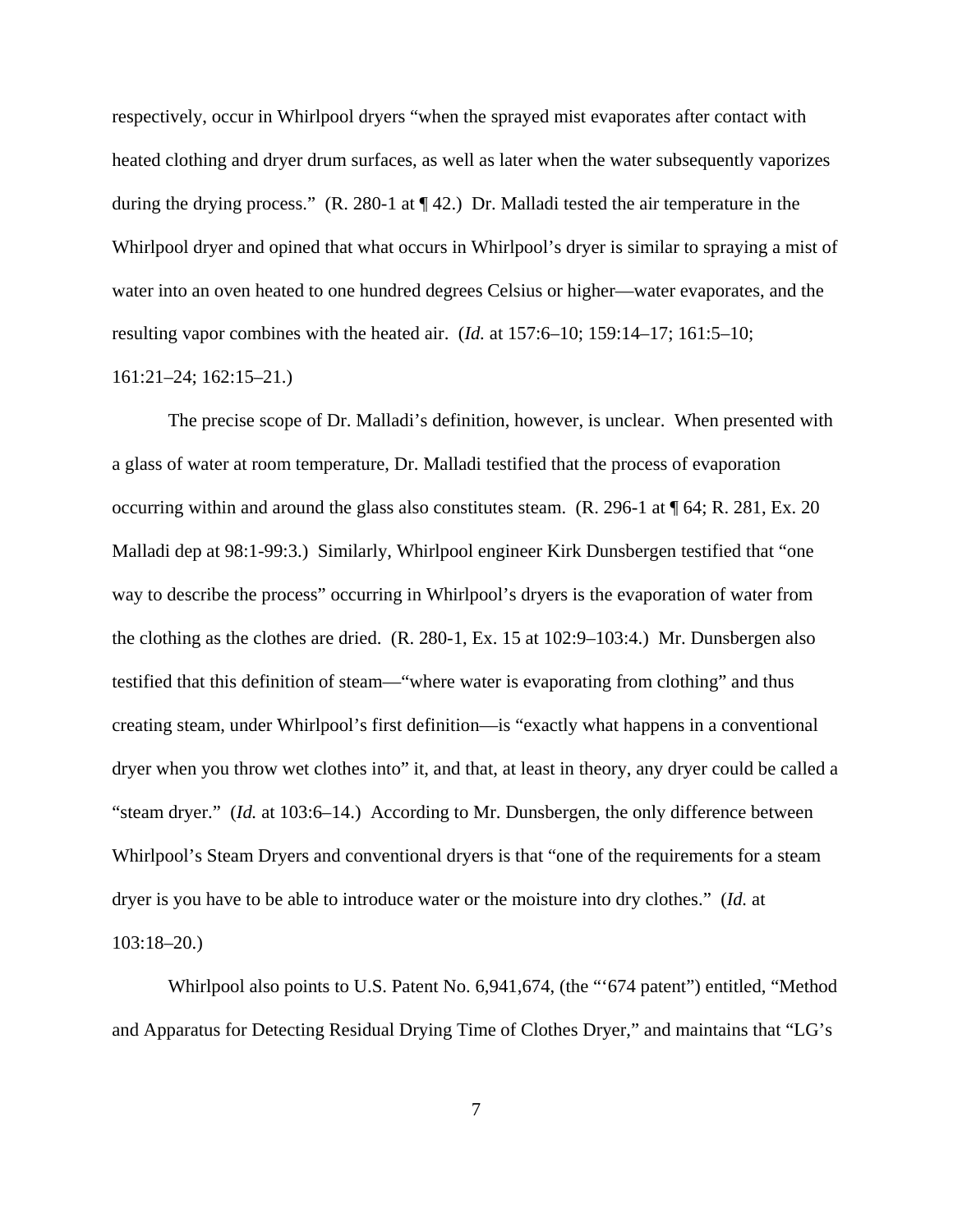use of the word 'steam' in that patent . . . corresponds to published definitions" of steam as "vapor arising from some heated surface," and also to what occurs in Whirlpool's Steam Dryers. (R. 280-1 at ¶ 39.) Filed in 2003, the '674 patent issued in 2005 and lists LG Electronics, Inc. as the assignee. (R. 247-26, Ex. 18.) The '674 patent describes "steam" twice. First, in describing conventional clothes dryer prior art, the '674 patent notes that a clothes dryer "heats the clothes by making [ ] high temperature-little moisture air flow into the drum. Herein, the high temperature-little moisture air is converted into high temperature-much moisture air by steam generated while the clothes are heated." (*Id*. at col. 1, ll. 22–26.) Later, when describing the preferred embodiment of the invention—a method and apparatus for measuring the remaining moisture in clothes and calculating the time left to dry—the '674 patent describes an air channel 13 for "receiving high temperature-much moisture air such as steam generated in drying of clothes in the drum 10." (R. 247-27 at col. 3, ll. 32–34.)<sup>3</sup>

As to the second definition of steam – "the invisible vapor into which water is converted when heated to the boiling point" – Dr. Malladi admitted that there is no empirical evidence that the water droplets sprayed into Whirlpool dryers reach 100 degrees Celsius. (R. 280-1 at ¶ 17.) Dr. Malladi measured air temperature within the dryer drum. Based on the temperature of the air in the Whirlpool dryer drum, which contains water vapor, Dr. Malladi opined that the Whirlpool dryer drum heats some water vapor to a temperature of 100 degrees or higher. (*Id.* at 159:2–6.)

<sup>&</sup>lt;sup>3</sup> Whirlpool also notes that other manufacturers advertise dryers that have "steam" functions. (R. 280-1 at ¶¶ 52–58.) These manufacturers, however, are not parties to this case. Similarly, Whirlpool offers articles from *Good Housekeeping*, *Consumer Reports,* and the *Wall Street Journal* for the truth of the matter asserted—specifically that Whirlpool's dryers are accurately termed "steam" dryers. (*Id.* at ¶¶59–68.) *See Eisenstadt v. Centel Corp.*, 113 F.3d 738, 742 (7th Cir. 1997) (Affirming exclusion on summary judgment of newspaper and magazine articles because "[t]hese articles constitute hearsay . . . And hearsay is inadmissible in summary judgment proceedings to the same extent that it is inadmissible in a trial.").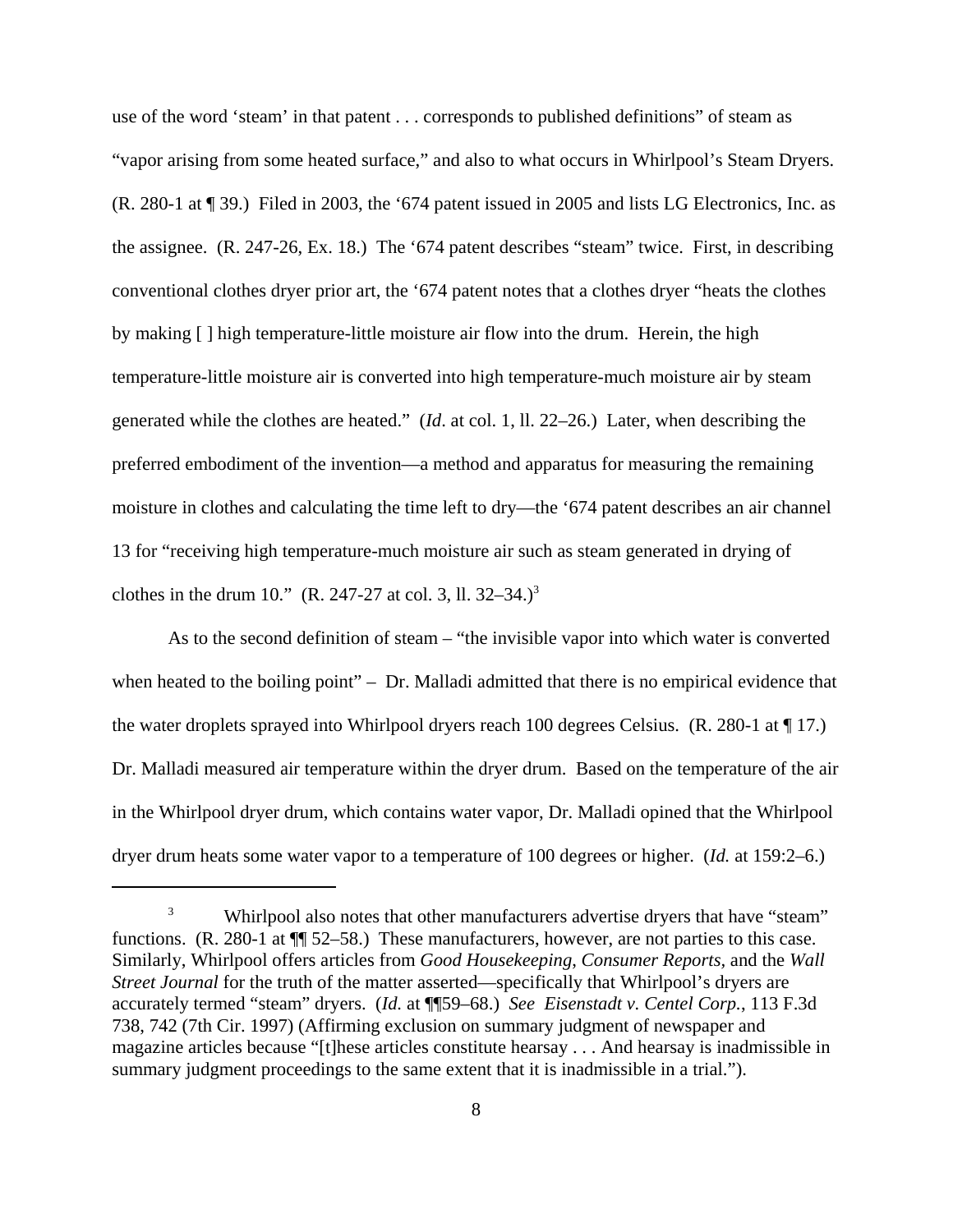Dr. Malladi stopped short of concluding that any water droplets in the dryer drum reached 100 degrees Celsius, (*id.* at 159:7–9), however, because he never determined whether, or to what extent, water in the drum reached a temperature of one hundred degrees Celsius or higher. (*Id.* at 120:21–121:2.) Although evaporation occurs in the dryer drum—clothes moistened by the spray exit the dryer completely dry—Whirlpool has offered no evidence that the water spray reaches 100 degrees, sufficient to meet the definition "the invisible vapor into which water is converted when heated to the boiling point." (*Id.*)

## **LEGAL STANDARD**

Summary judgment is proper when "the pleadings, the discovery and disclosure material on file, and any affidavits show that there is no genuine issue as to any material fact and that the movant is entitled to a judgment as a matter of law." Fed. R. Civ. P. 56(c); *see AutoZone, Inc. v. Strick*, 543 F.3d 923, 929 (7th Cir. 2008). A genuine issue of material fact exists if "the evidence is such that a reasonable jury could return a verdict for the nonmoving party." *Anderson v. Liberty Lobby, Inc*., 477 U.S. 242, 248, 106 S. Ct. 2505, 2510, 91 L. Ed. 2d 202 (1986). In determining summary judgment motions, "facts must be viewed in the light most favorable to the nonmoving party only if there is a 'genuine' dispute as to those facts." *Scott v. Harris*, --- U.S. ---, 127 S. Ct. 1769, 1776, 167 L. Ed. 2d 686 (2007). The party seeking summary judgment has the burden of establishing the lack of any genuine issue of material fact. *Celotex Corp. v. Catrett*, 477 U.S. 317, 323, 106 S. Ct. 2548, 2552, 91 L. Ed. 2d 265 (1986). "Thus, to survive summary judgment, the nonmoving party must present evidence sufficient to establish a triable issue of fact on all essential elements of its case." *Lewis v. CITGO Petroleum Corp*., 561 F.3d 698, 702 (7th Cir. 2009); *see Rozskowiak v. Vill. of Arlington Heights*, 415 F.3d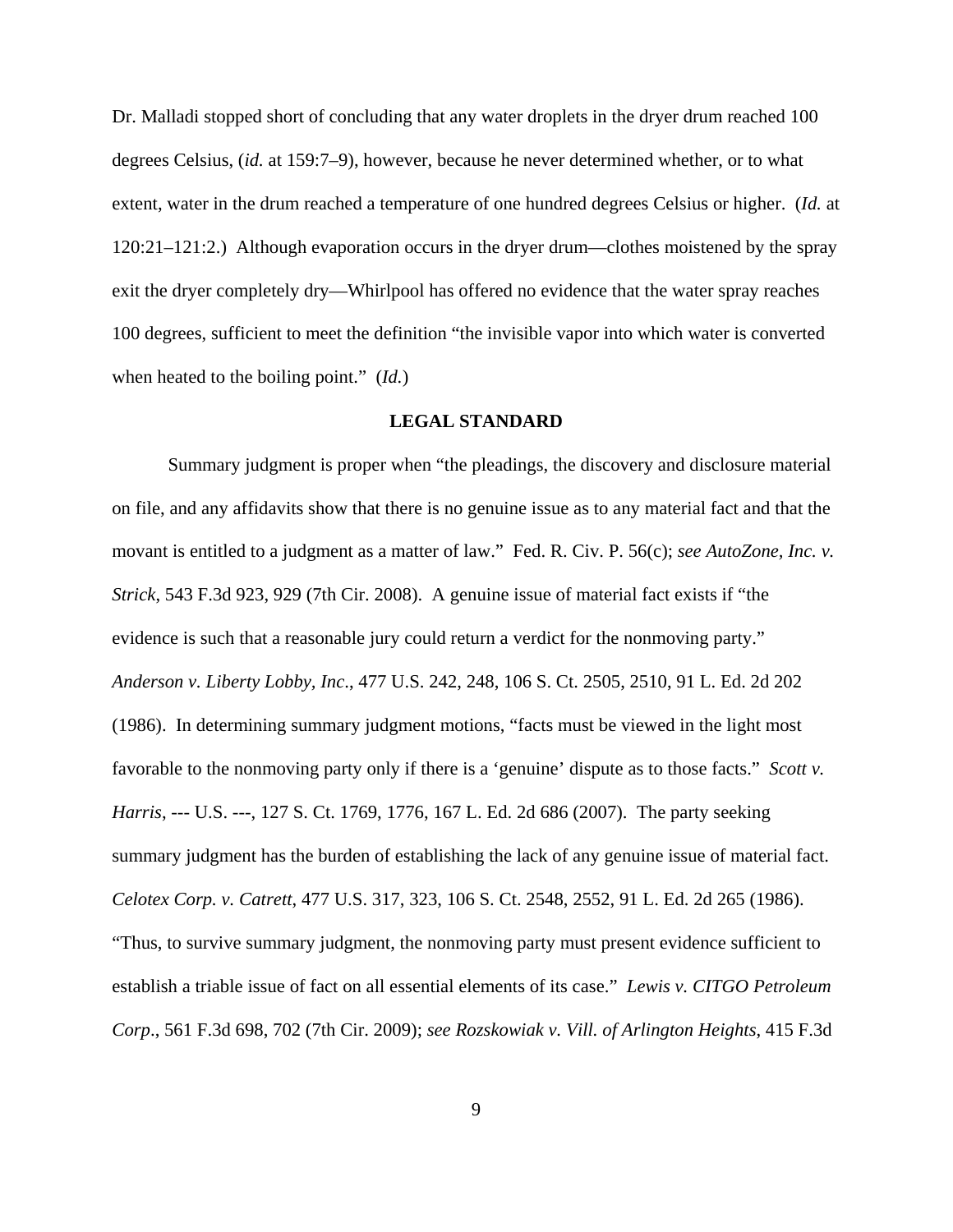608, 612 (7th Cir. 2005) (the nonmoving party must present "evidence on which the jury could reasonably find for the nonmoving party.").

## **ANALYSIS**

Whirlpool has moved for summary judgment on LG's claim of false advertising under § 43(a) of the Lanham Act, 15 U.S.C. § 1125(a), as to both literal and implied falsity.<sup>4</sup> Whirlpool has also filed separate motions to exclude LG's expert testimony in support of each theory. Because LG cannot rely on inadmissible evidence in responding to summary judgment, *Lewis*, 561 F.3d at 704–05, the resolution of Whirlpool's summary judgment motion depends in part on the resolution of its *Daubert* motions. Accordingly, the Court will consider Whirlpool's motions to exclude LG's experts concurrently with Whirlpool's motion for summary judgment. *See Lewis*, at 705 ("it was entirely proper for the district court to determine the admissibility of the plaintiffs' expert testimony at the same time that it decided the defendant's motion for summary judgment.").

## **I. False Advertising Under the Lanham Act, 15 U.S.C. § 1125(a)**

"Under the federal Lanham Act, which generally proscribes the false description of goods and their origins, the plaintiff must show that the defendant (1) made a false or misleading statement, (2) that actually deceives or is likely to deceive a substantial segment of the advertisement's audience, (3) on a subject material to the decision to purchase the goods, (4)

<sup>&</sup>lt;sup>4</sup> Whirlpool also seeks summary judgment as to LG's remaining claims, including false advertising under Illinois law, contending that these claims rise and fall with LG's Lanham Act claim. (R. 245-1, Whirlpool's Br. at 11.) *See, e.g.*, *Muzikowski v. Paramount Pictures Corp*., 477 F.3d 899, 907 (7th Cir. 2007) (The Seventh Circuit has "assumed without deciding, that [the Lanham Act] analysis also applies to Illinois false advertising claims."). As the Court denies summary judgment as to LG's Lanham Act claim, the Court need not separately address the remaining claims.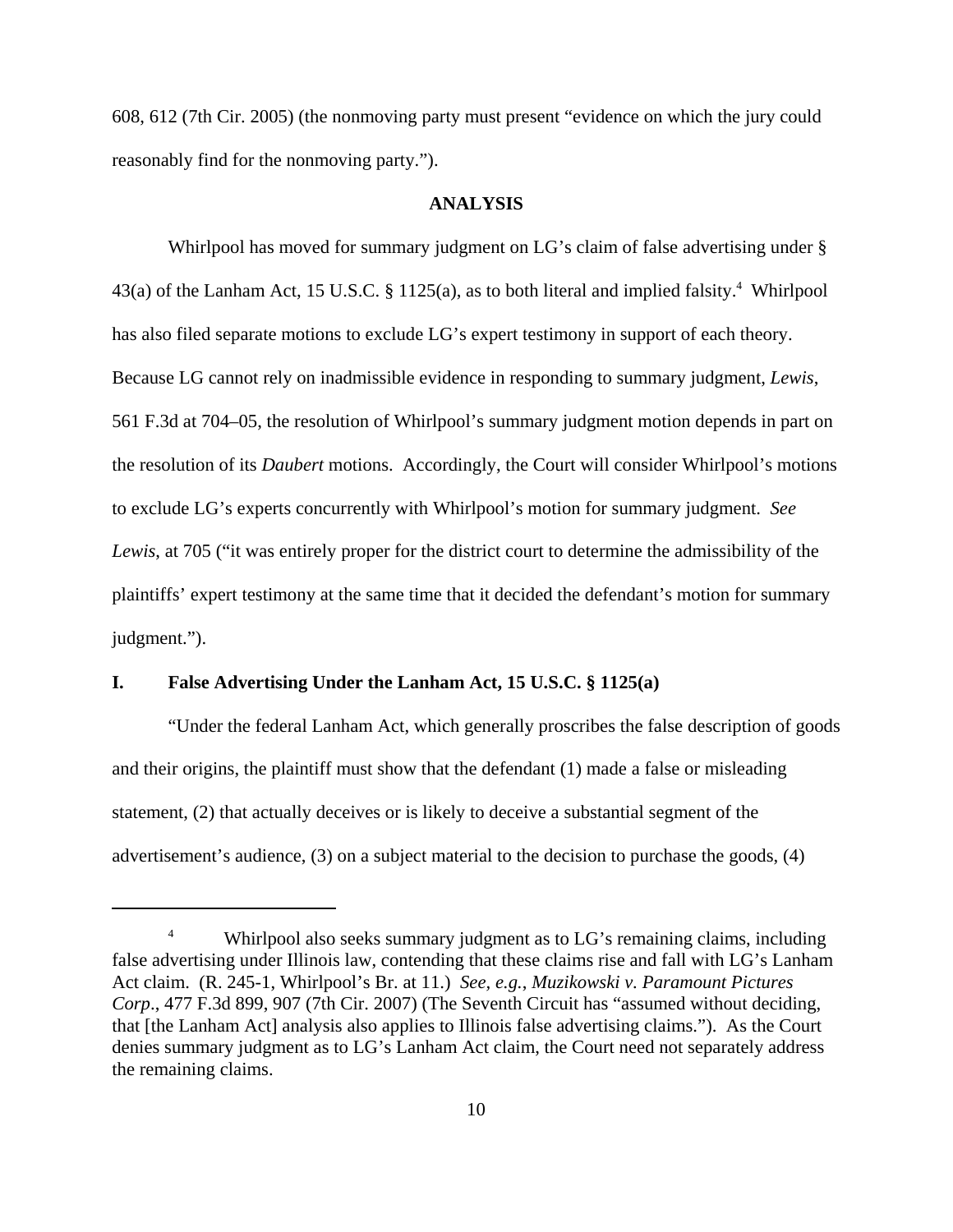touting goods entering interstate commerce, (5) and that results in actual or probable injury to the plaintiff." *B. Sanfield, Inc. v. Finlay Fine Jewelry Corp*., 168 F.3d 967, 971 (7th Cir. 1999) (citing *Grove Fresh Distribs., Inc. v. New England Apple Prods. Co.*, 969 F.2d 552, 557 (7th Cir. 1992); *see also Research Sys. Corp. v. IPSOS Publicite*, 276 F.3d 914, 922 (7th Cir. 2002). Federal false advertising claims generally fall into two categories: literal falsity and implied falsity. Where a statement or claim made in advertising is literally false, "the plaintiff need not show that the statement either actually deceived customers or was likely to do so." *Hot Wax, Inc. v. Turtle Wax, Inc.*, 191 F.3d 813, 819 (7th Cir. 1999); *B. Sanfield*, at 168 F.3d at 971. Where a statement or claim is literally true or ambiguous, however, a plaintiff must prove that the statement "implicitly convey[s] a false impression, [is] misleading in context, or likely to deceive consumers." *Hot Wax*, 191 F.3d at 819; *see also B. Sanfield*, at 168 F.3d at 971 (plaintiff must show that statement is "misleading in context, as demonstrated by actual consumer confusion." (quoting *BASF Corp. v. Old World Trading Co.*, 41 F.3d 1081, 1089 (7th Cir. 1994)). In other words, "[a] statement is misleading when, although literally true, it implies something that is false." *Abbott Labs. v. Mead Johnson & Co.*, 971 F.2d 6, 13 (7th Cir. 1992).

Regardless of the theory advanced by the plaintiff, "whether a claim is either 'false' or 'misleading' is an issue of fact rather than law." *Mead Johnson & Co. v. Abbott Labs*., 209 F.3d 1032, 1034 (7th Cir. 2000); *Abbott Labs.*, 971 F.2d at 13–15; *Castrol, Inc. v. Pennzoil Co.*, 987 F.2d 939, 943–45 (3d Cir. 1993); *Johnson & Johnson \* Merck Consumer Pharma. Co. v. Smithkline Beecham Corp*., 960 F.2d 294, 298 (2d Cir. 1992); *see also Walker v. Nat'l Recovery, Inc.*, 200 F.3d 500, 503 (7th Cir. 1999) (discussing confusion in the context of the FDCA, citing Lanham Act precedent and holding that "[w]hether a given message is confusing is . . . a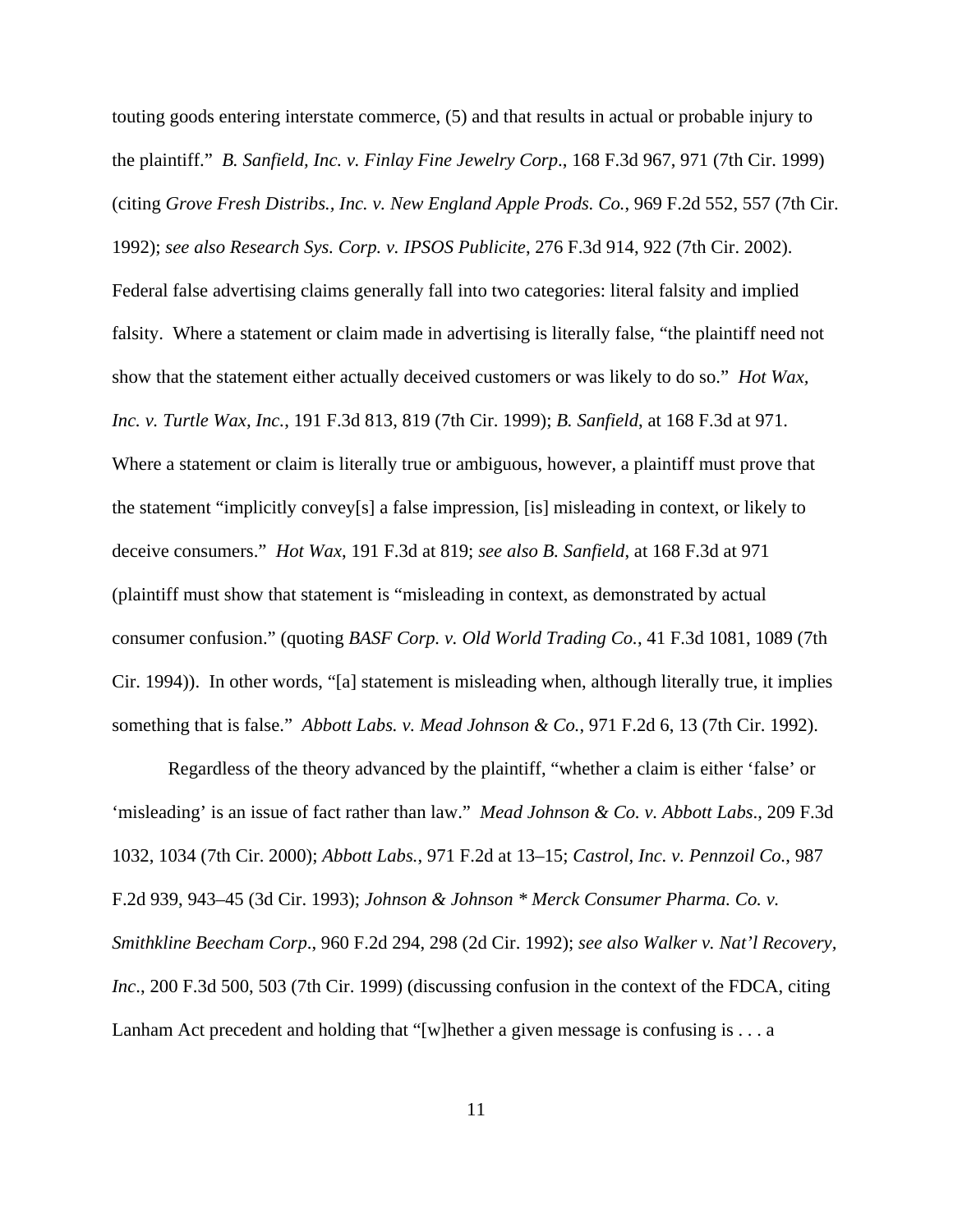question of fact, not of law or logic."). Similarly, "[w]hether consumers are likely to be confused . . . is ultimately a question of fact" that "may be resolved on summary judgment only 'if the evidence is so one-sided that there can be no doubt about how the question should be answered.'" *AutoZone*, 543 F.3d at 929 (quoting *Packman v. Chicago Tribune Co.*, 267 F.3d 628, 642 (7th Cir. 2001); *Door Sys., Inc. v. Pro-Line Door Sys., Inc.*, 83 F.3d 169, 171 (7th Cir. 1996)). "It is not for the judge to determine, based solely upon his or her own intuitive reaction, whether the advertisement is deceptive." *Johnson & Johnson \* Merck*, 960 F.2d at 297–98. Rather, the question is "what does the person to whom the advertisement is addressed find to be the message? That is, what does the public perceive the message to be?" *Id.* (internal citations omitted).

## **II. Literal Falsity**

Whirlpool contends that summary judgment is proper as to LG's literal falsity theory because Whirlpool's Steam Dryers meet: (1) the meaning of steam employed by *Consumer Reports*, other magazines, and other competitors; (2) the meaning of steam as defined in various dictionaries; and (3) the meaning of steam as used in LG's '674 patent. As an initial matter, Whirlpool's first argument is without merit. LG and Whirlpool are the only parties to this case, and Whirlpool has identified no binding precedent holding that the behavior of competitors is relevant to whether its own advertising claims are literally false. Similarly, evidence from *Consumer Reports* articles and the like is inadmissible on summary judgment to prove the truth of the matters asserted therein. *See Lewis*, 561 F.3d at 704–05; *see also Eisenstadt v. Centel Corp.*, 113 F.3d 738, 742 (7th Cir. 1997) (Affirming exclusion on summary judgment of newspaper and magazine articles because "[t]hese articles constitute hearsay . . . And hearsay is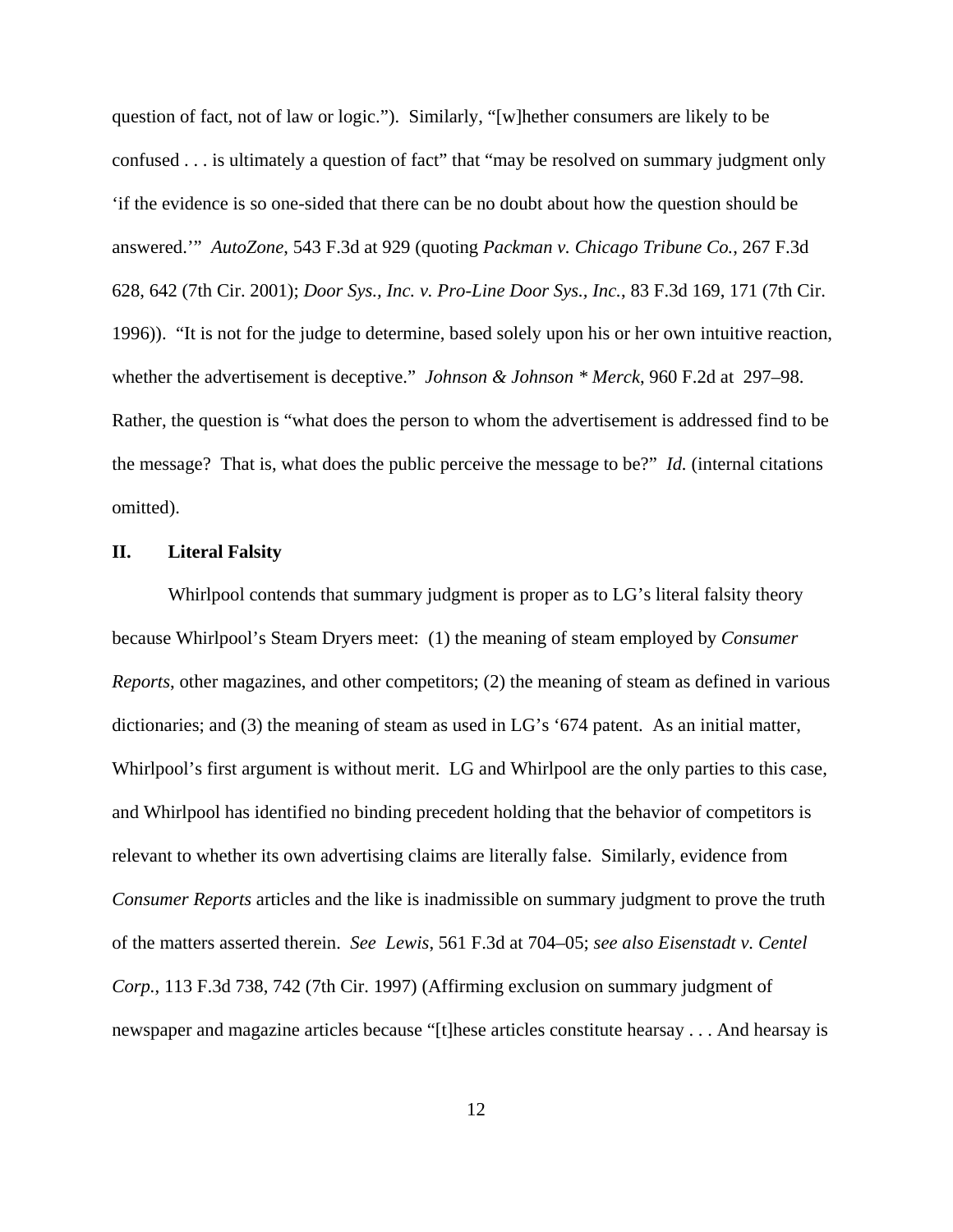inadmissible in summary judgment proceedings to the same extent that it is inadmissible in a trial.").

Second, given the existence of competing definitions, the Court cannot find as a matter of law that Whirlpool meets the definition of "steam." *See, e.g.*, *Turtle Wax*, 27 F. Supp. 2d at 1048 (refusing summary judgment based on conflicting testimony as to the correct definition of "wax"). Literal falsity is a question of fact. *Abbott Labs*, 971 F.2d at 13.

Further, Whirlpool has not responded to LG's argument that the doctrine of literal falsity by necessary implication applies to this case. LG maintains that "Whirlpool's advertising of its dryers as steam dryers necessarily implies the unambiguous message that its dryers create and use steam whereas conventional dryers do not."  $(R. 278-1, LG's Resp. at 21.)<sup>5</sup>$  "A claim is conveyed by necessary implication when, considering the advertisement in its entirety, the audience would recognize the claim as readily as if it had been explicitly stated." *Clorox Co. Puerto Rico v. Proctor & Gamble Commercial Co.*, 228 F.3d 24, 35 (1st Cir. 2000); *see Time Warner Cable, Inc. v. DIRECTV, Inc*., 497 F.3d 144, 158 (2d Cir. 2007); *Novartis Consumer Health, Inc. v. Johnson & Johnson-Merck Pharm. Co.*, 290 F.3d 578, 586–87 (3d Cir. 2002). In *Time Warner*, for example, the Second Circuit affirmed a finding of necessarily implied falsity based on a commercial featuring William Shatner, star of the television show *Star Trek*. In the commercial, Shatner appeared as his character from the show, Captain Kirk, responding to the query of whether to raise the shields of the Starship Enterprise, by stating, "Again with the

<sup>&</sup>lt;sup>5</sup> Rather than address this argument, Whirlpool contends in its Reply that LG raises a new claim not previously identified in its interrogatory responses. (R. 297-1, Whirlpool Reply at 6.) LG raised literal falsity in its initial Complaint, however, and the language of the interrogatory and response to which Whirlpool points does not preclude this sub-theory of literal falsity.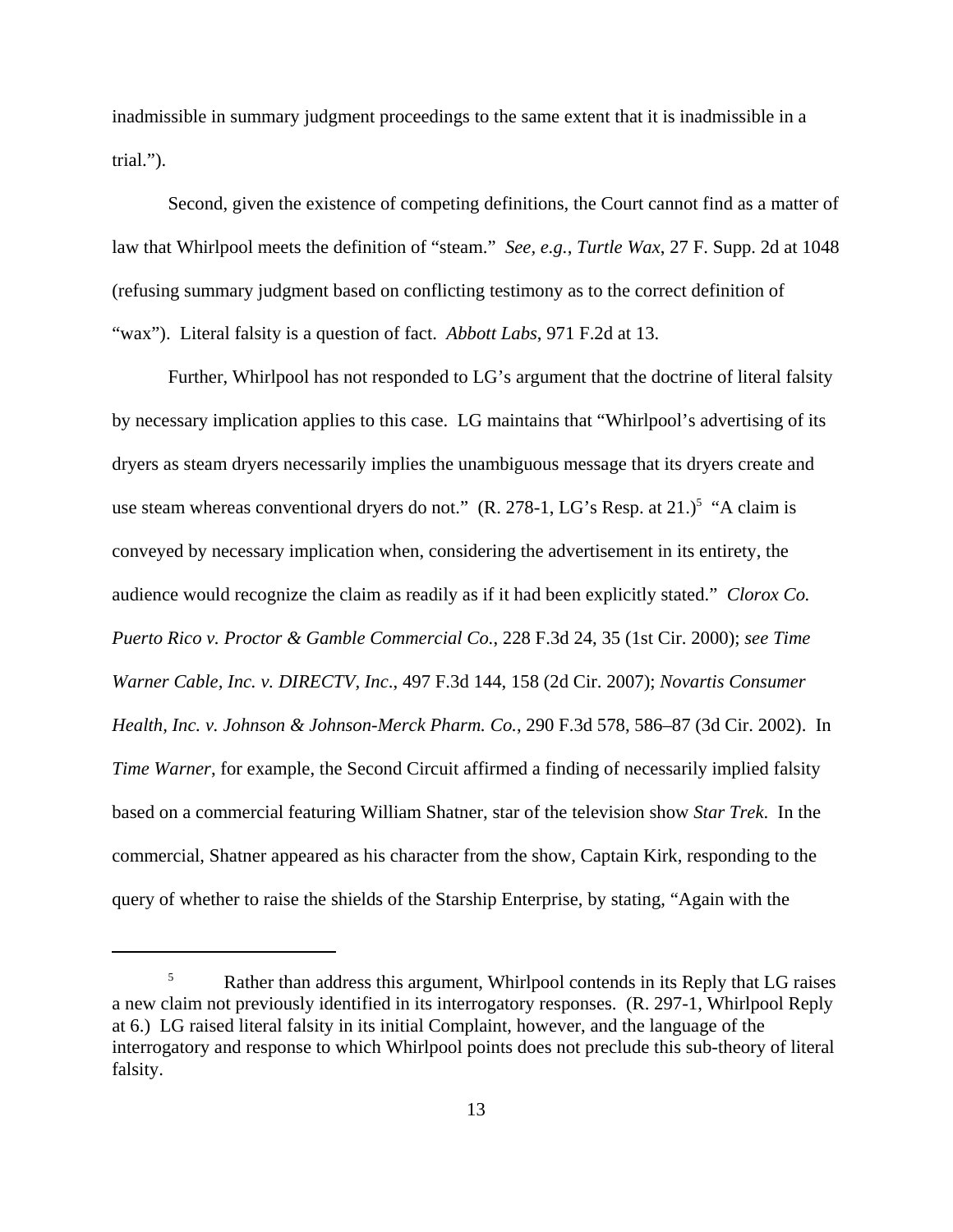shields. I wish he'd just relax and enjoy the amazing picture clarity of the DIRECTV HD we just hooked up. With what Starfleet just ponied up for this big screen TV, settling for cable would be illogical." *Time Warner*, 497 F.3d at 150. Considering the context of the commercial as a whole, including the tag line, "[f]or picture quality that beats cable, you've got to get DIRECTV," the court found that the advertisement unambiguously made the literally false claim that DIRECTV's high definition picture quality was superior to the high definition quality available from cable. *Time Warner*, 497 F.3d at 158.

In the instant case, material issues of fact remain as to whether Whirlpool's claims necessarily imply an unambiguously false message. Whirlpool's expert and its engineers testified that Whirlpool's steam dryers met the definition of steam as "vapor arising from a heated surface." Testimony from these same witnesses, however, suggests that the process of "vapor arising from a heated surface" that occurs in Whirlpool's Steam Dryers may not substantially differ from the process of evaporation that occurs in conventional dryers that merely dry wet clothes. Considering the context of Whirlpool's advertising—namely, claims such as, "[t]he Whirlpool Duet Steam laundry pair, a whole *new* way to care for your clothes from start to finish, with the *pure* power of steam. Just another laundry *innovation* from Whirlpool," (emphasis added)—a finder of fact could conclude that Whirlpool's use of the word "steam" necessarily implies the unambiguous message that Whirlpool's dryers refresh clothing by a process not previously available in Whirlpool's non-steam dryers.

Nor has Whirlpool presented evidence sufficient to conclude that the '674 patent is an admission by LG's parent company—much less LG—regarding steam dryers. Whirlpool has offered no evidence, for example, that the inventors are or were LG employees. Moreover, the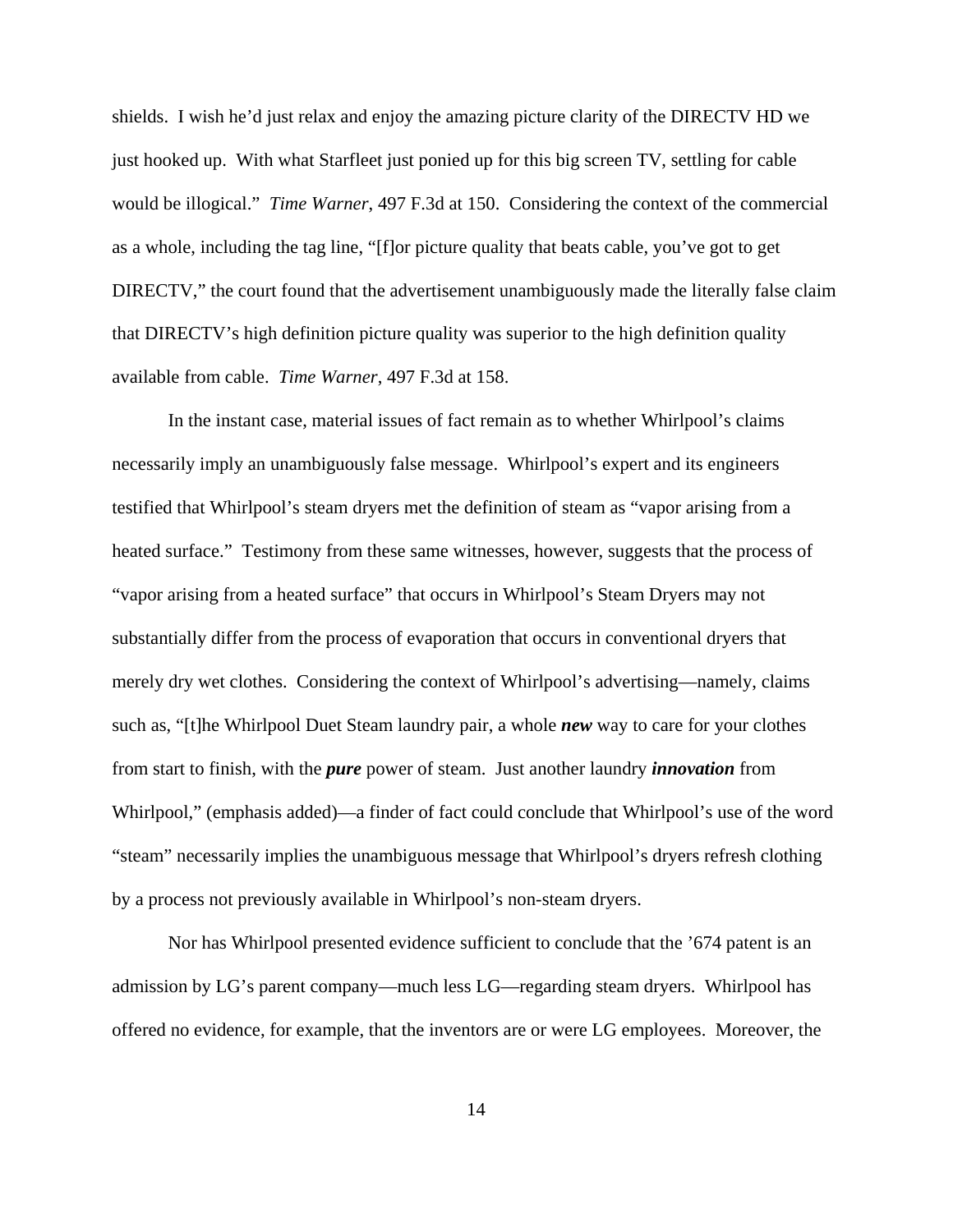'674 patent describes the workings of conventional dryers—nowhere does the patent mention the "injection" or "spray" of water, steam, and/or mist into the dryer drum. The moisture referenced in the '674 patent comes solely from wet clothes. When viewed in a light most favorable to LG, the '674 patent's discussion of processes occurring in conventional dryers arguably supports LG's necessary falsity by implication argument.

Given the lack of a clear definition of "steam" and the remaining issues of material fact raised by the context of Whirlpool's advertisements, the Court cannot conclude as a matter of law that Whirlpool's "steam" claims are not literally false. Because these issues preclude summary judgment, the Court need not address Whirlpool's remaining arguments that overlap with its motion to exclude the testimony of Dr. Jacobi. Instead, the Court will address these arguments below, in ruling on Whirlpool's motion to exclude the testimony of Dr. Jacobi.

### **III. Implied Falsity**

To establish implied falsity, a plaintiff must first establish that a statistically significant portion of the target audience received the implied message allegedly communicated by the challenged advertisement—without such proof, the plaintiff cannot establish injury arising from the advertiser's allegedly false message. *Johnson & Johnson \* Merck*, 960 F.2d at 298. Accordingly, before a court can consider the truth or falsity of an advertisement's message, "it must first determine what message was actually conveyed to the viewing audience." *Id.* Given the logistical difficulties of obtaining such evidence from a population as large and diverse as the consuming public, plaintiffs asserting implied falsity theories often turn to statistical sampling in the form of consumer surveys. Indeed, some courts have held that "the success of a plaintiff's implied falsity claim usually turns on the persuasiveness of a consumer survey." *Id.* (citing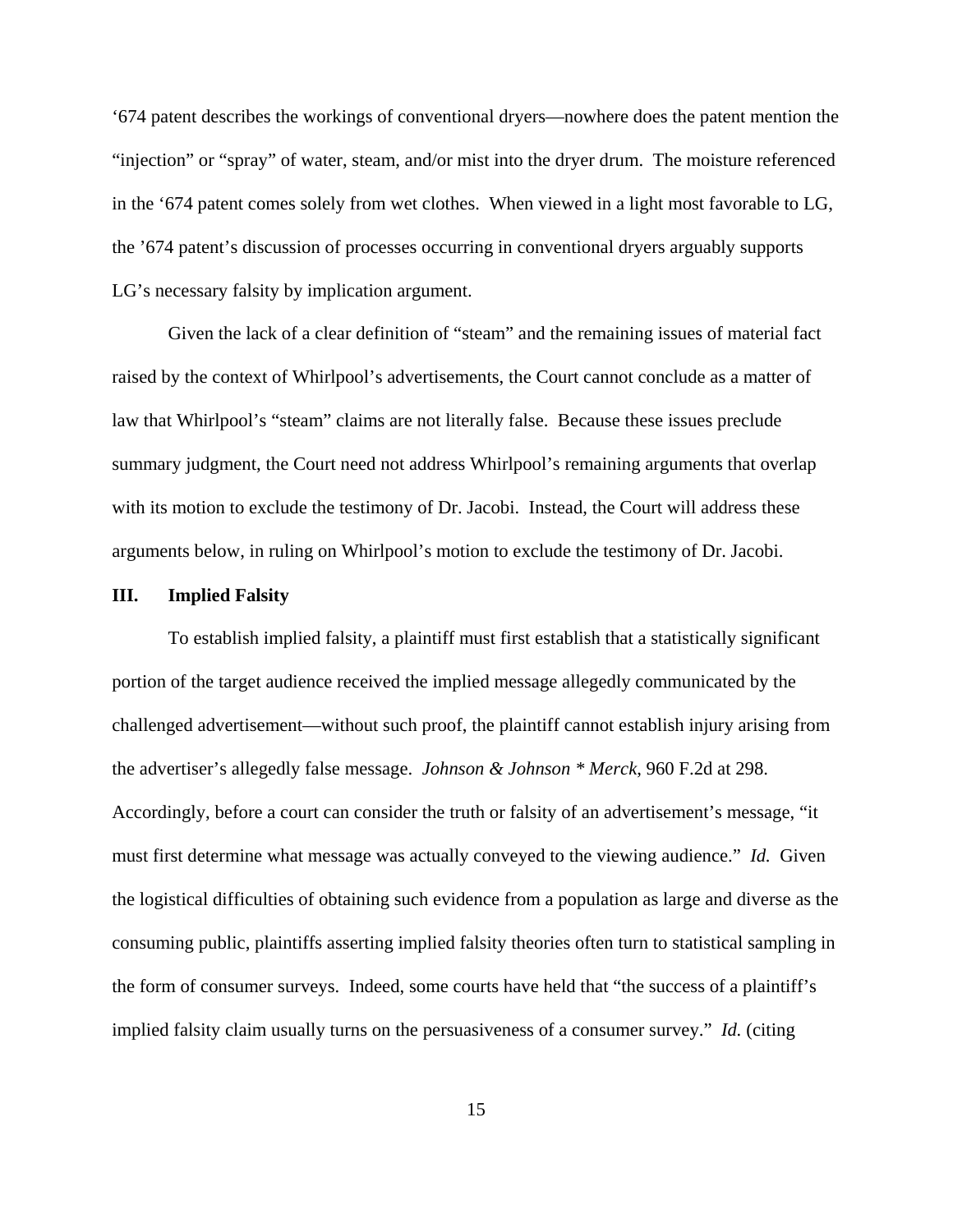*Coca-Cola Co. v. Tropicana Prods. Inc.*, 690 F.2d 312, 317 (2d Cir. 1982); *see also Kraft, Inc. v. F.T.C.*, 970 F.2d 311, 318 (7th Cir. 1992) (noting the Federal Trade Commission policy that "[t]he most convincing extrinsic evidence is a survey of what consumers thought upon reading the advertisement in question." (internal quotation omitted)).

 Cognizant of the significance of survey evidence, Whirlpool argues that summary judgment is proper as to LG's implied falsity theory because LG's survey is inadmissible. According to Whirlpool, because LG's consumer survey evidence is inadmissible, LG cannot establish the existence of an implied message*.* The Court thus must first address Whirlpool's motion to exclude the testimony of LG's survey expert, Robert Reitter.

#### **A. Admissibility of Expert Testimony**

Federal Rule of Evidence 702 and the Supreme Court's decision in *Daubert v. Merrell Dow Pharmaceuticals, Inc.*, 509 U.S. 579, 113 S. Ct. 2786, 125 L. Ed. 2d 469 (1993) provide the legal framework for the admissibility of expert testimony. *See U.S. v. Pansier*, 576 F.3d 726, 737 (7th Cir. 2009). Rule 702 permits the admission of expert testimony if "scientific, technical, or other specialized knowledge will assist the trier of fact to understand the evidence or to determine a fact in issue." Fed. R. Evid. 702. Rule 702 thus requires that the district court act as a "'gate-keeper' who determines whether proffered expert testimony is reliable and relevant before accepting a witness as an expert." *Winters v. Fru-Con Inc*., 498 F.3d 734, 741–742 (7th Cir. 2007) (quoting *Autotech Tech. Ltd. P'ship v. Automationdirect.com*, 471 F.3d 745, 749 (7th Cir. 2006)); *see also Kumho Tire Co., Ltd. v. Carmichael*, 526 U.S. 137, 147–49, 119 S. Ct. 1167, 143 L. Ed. 2d 238 (1999); *Daubert*, 509 U.S. at 589; *Jenkins v. Bartlett*, 487 F.3d 482, 488–89 (7th Cir. 2007).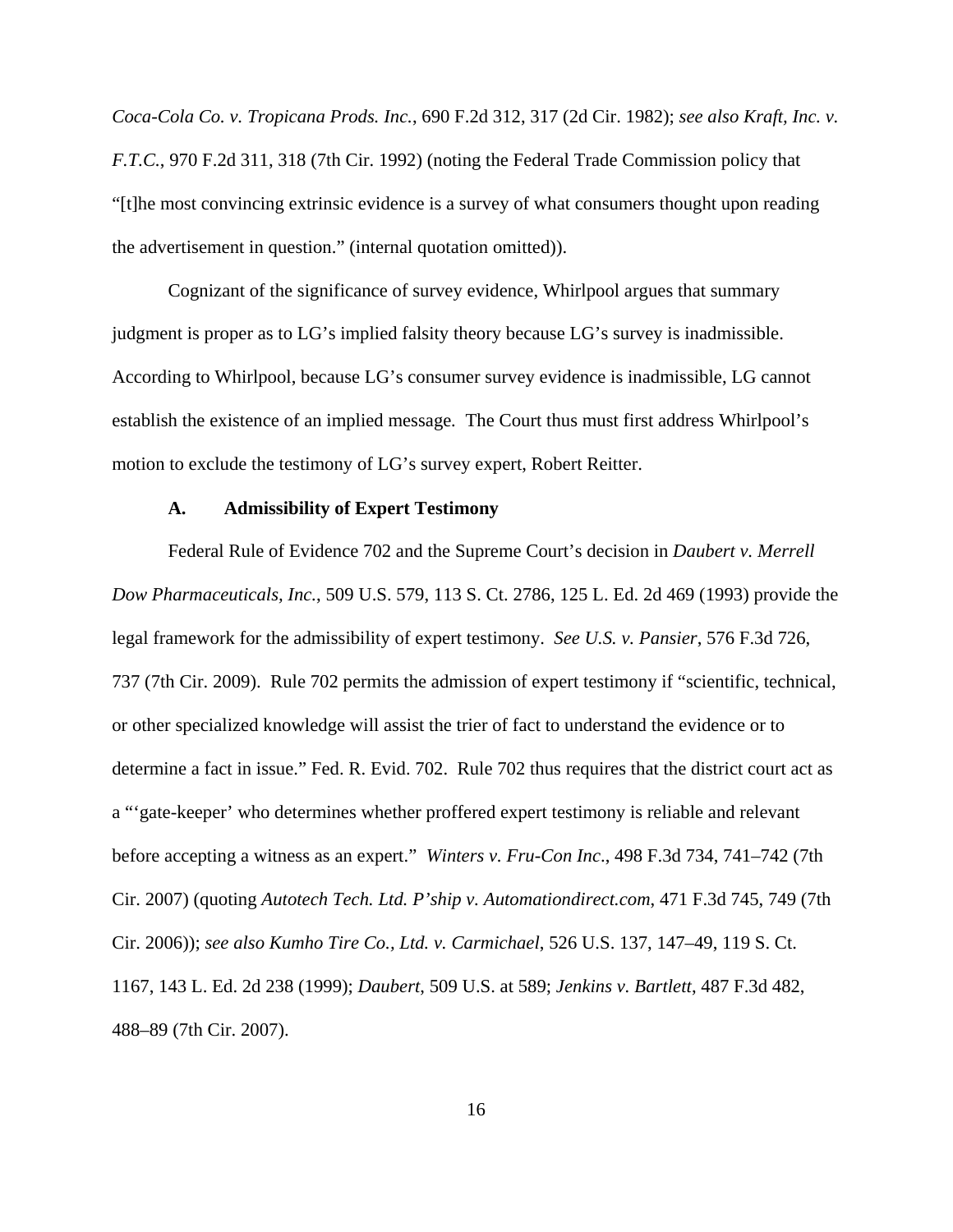To determine reliability, "the court should consider the proposed expert's full range of experience and training, as well as the methodology used to arrive a particular conclusion." *Pansier*, 576 F.3d at 737 (citing *Smith v. Ford Motor Co.*, 215 F.3d 713, 718 (7th Cir. 2000)); *see Ervin v. Johnson & Johnson, Inc.*, 492 F.3d 901, 904 (7th Cir. 2007). *Daubert* lists a number of relevant considerations in evaluating an expert's reasoning and methodology—including testing, peer review, error rates, and acceptability in the relevant scientific community. *Daubert* at 593–94, 113 S. Ct. 2786. "[T]he test of reliability is flexible," however, "and *Daubert's* list of specific factors neither necessarily nor exclusively applies to all experts or in every case." *Kumho*, 526 U.S. at 141, 119 S. Ct. 1167 (internal quotation omitted). "Rather the law grants a district court the same broad latitude when it decides how to determine reliability as it enjoys in respect to its ultimate reliability determination." *Id.* at 142, 119 S. Ct. 1167 (emphasis in original); *see also Pansier*, 576 F.3d at 737 (the Seventh Circuit "gives the [district] court great latitude in determining not only how to measure the reliability of the proposed expert testimony but also whether the testimony is, in fact, reliable.") (citing *Jenkins*, 487 F.3d at 489); *Lewis*, 561 F.3d at 704–705 ("the law grants the district court great discretion regarding the manner in which it conducts that [*Daubert*] evaluation.").

## **B. Expert Qualifications**

As Senior Vice President of the consultancy Guideline, Robert N. Reitter has designed and supervised over five hundred consumer surveys in the areas of trademark, trade dress, advertising perception, and advertising claim substantiation. (R. 243-2, Reitter Report at 25.) Prior to joining Guideline, Mr. Reitter served for 22 years as President of Reitter, Wilkins, & Associates, where he provided market research consulting services to the food, beverage,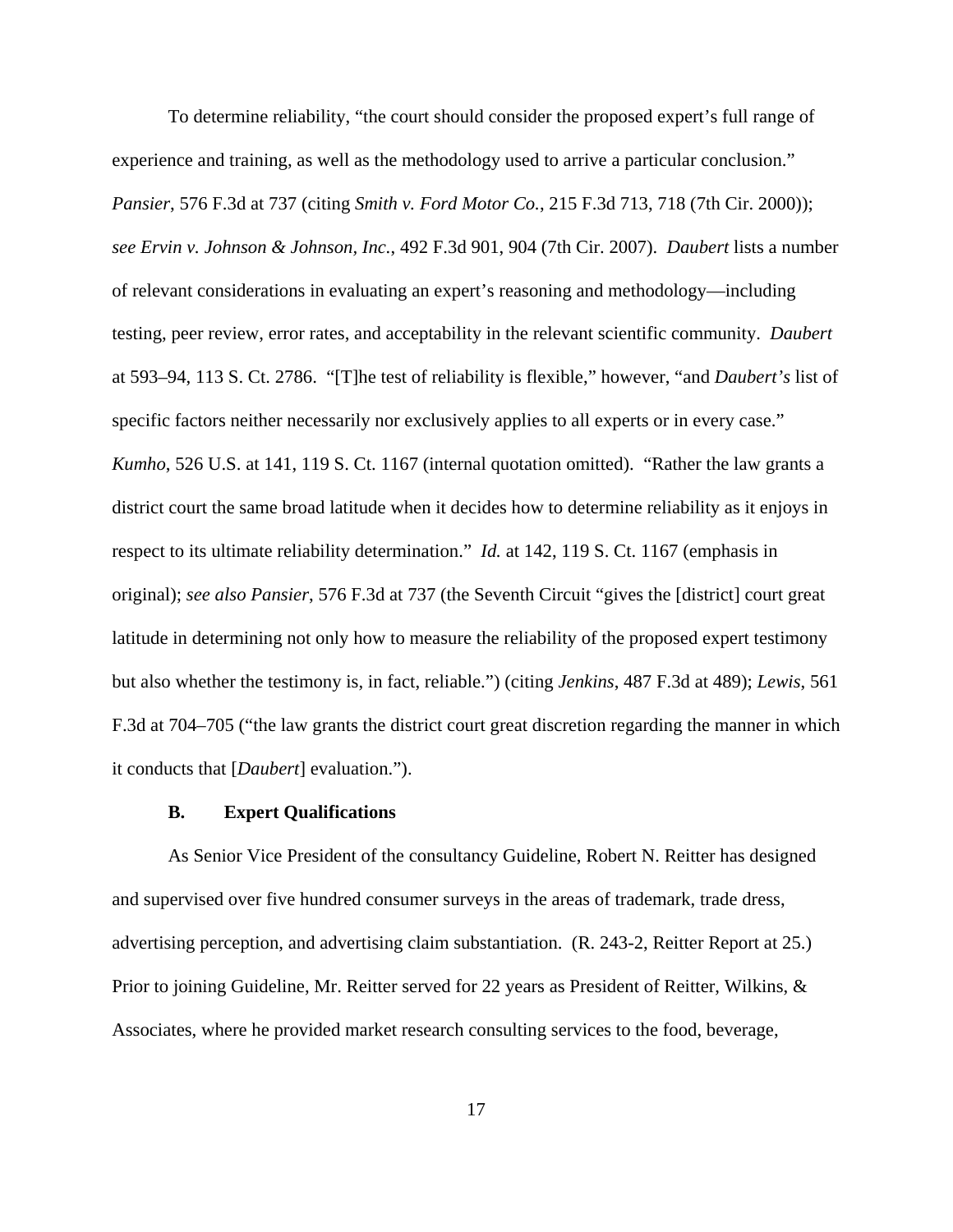fashion, and travel industries. (*Id.*) Mr. Reitter also holds a masters degree in industrial administration from Yale University. (*Id.*) Whirlpool does not take issue with Mr. Reitter's qualifications.

## **C. Survey Methodology**

To meet Rule 702 and *Daubert*'s standard of reliability, a survey offered to establish the likelihood of consumer confusion must "have been fairly prepared and its results directed to the relevant issues." *Weight Watchers, Inc*., 744 F. Supp. at 1272 (citations omitted); *see also Coors Brewing Co. v. Anheuser-Busch Co., Inc*., 802 F. Supp. 965, 972 (S.D.N.Y. 1992) ("The evidentiary value of a survey's results rests upon the underlying objectivity of the survey itself." (quoting *Johnson and Johnson \* Merck*, 960 F.2d at 300)).**<sup>6</sup>** "The criteria for the trustworthiness of survey evidence are that: (1) the "universe" was properly defined; (2) a representative sample of that universe was selected; (3) the questions to be asked of interviewees were framed in a clear, precise and non-leading manner; (4) sound interview procedures were followed by competent interviewers who had no knowledge of the litigation or the purpose for which the survey was conducted; (5) the data gathered was accurately reported; (6) the data was analyzed in accordance with accepted statistical principles[;] and (7) objectivity of the entire process was

 $6$  In the context of the Lanham Act, the Seventh Circuit has addressed specific concerns without providing comprehensive guidance regarding the standard of reliability for consumer surveys. In *Muha v. Encore Receivable Mgmt., Inc*., 558 F.3d 623, 625–626 (7th Cir. 2009), however, the Seventh Circuit evaluated consumer survey evidence under the Fair Debt Collection Practices Act ("FDCPA") by reference to Lanham Act precedent from other circuits, including the Second Circuit and Southern District of New York. *Muha*, 558 F.3d at 625–26 (holding that "[a] consumer survey, to be sufficiently objective to be usable as evidence in a suit under the Fair Debt Collection Practices Act, depends among other things on 'whether the questions are leading or suggestive.'" (collecting cases)). Consequently, where Seventh Circuit precedent has not addressed a given issue relating to survey reliability, the Court looks to Lanham Act precedent from other circuits, focusing on precedent that the Seventh Circuit previously has cited with approval.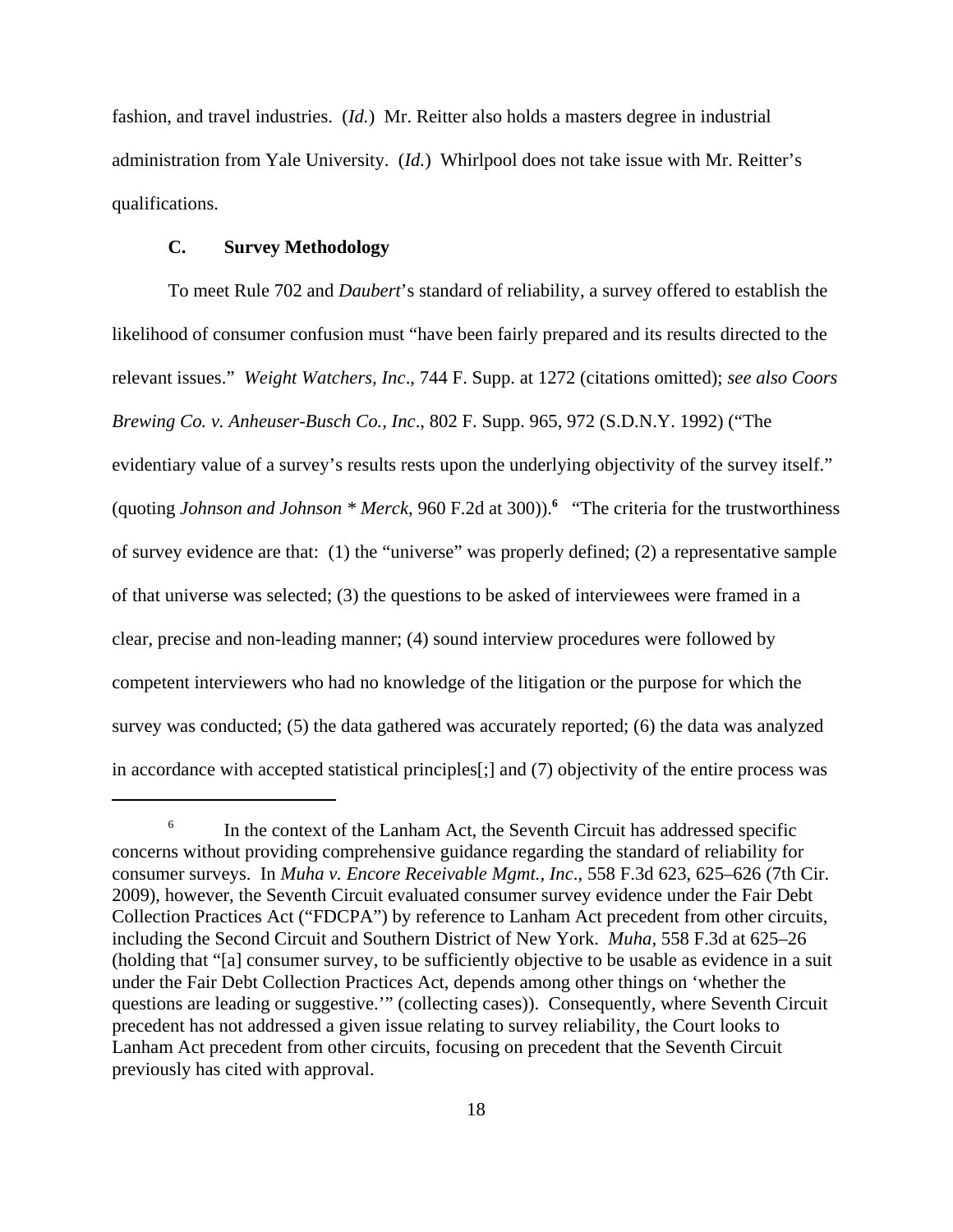assured." *Weight Watchers, Inc*., 744 F. Supp. at 1272 (collecting cases); *see also* Shari Seidman Diamond, *Reference Guide on Survey Research*, REFERENCE MANUAL ON SCIENTIFIC EVIDENCE 231 (Federal Judicial Ctr 2d ed. 2000).<sup>7</sup> Although these criteria generally address the weight a fact finder should give the survey, a survey method that ignores these criteria may be of so little utility as to be rendered irrelevant—and thus inadmissible. *See, e.g.*, *Evory v. RJM Acquisitions Funding LLC*, 505 F.3d 769, 776 (7th Cir. 2007) ("survey evidence in debt-collection as in trademark cases must comply with the principles of professional survey research; if it does not, it is not even admissible."); *Toys R Us, Inc. v. Canarsie Kiddie Shop, Inc.*, 559 F. Supp. 1189, 1205 (E.D.N.Y. 1983) ("many courts have ignored such evidence when it does not meet the criteria." (collecting cases)); (R. 310-2 at 131, Diamond at 241 ("A survey that provides information about a wholly irrelevant universe of respondents is itself irrelevant.").)

## **D. The Reitter Study**

#### **1. Methodology**

Mr. Reitter's study examines a commercial for Whirlpool's Duet® Steam Washer and Dryer, entitled, *New Way to Care for Clothes* (the "test commercial"). His survey report provides a detailed description of the survey's methodology. Specifically, the report describes: (1) the purpose of the survey; (2) the target population and the actual population sampled (the "universe"); (3) the design of the survey, including how interviewers selected and interviewed respondents and how Reitter verified responses; (4) the sample implementation and results; and

<sup>7</sup> *Available at*:

http://www.fjc.gov/public/pdf.nsf/lookup/8.sur\_res.pdf/\$File/8.sur\_res.pdf (last visited Sept. 3, 2009); provided by the parties at R. 310-2 at 119–166.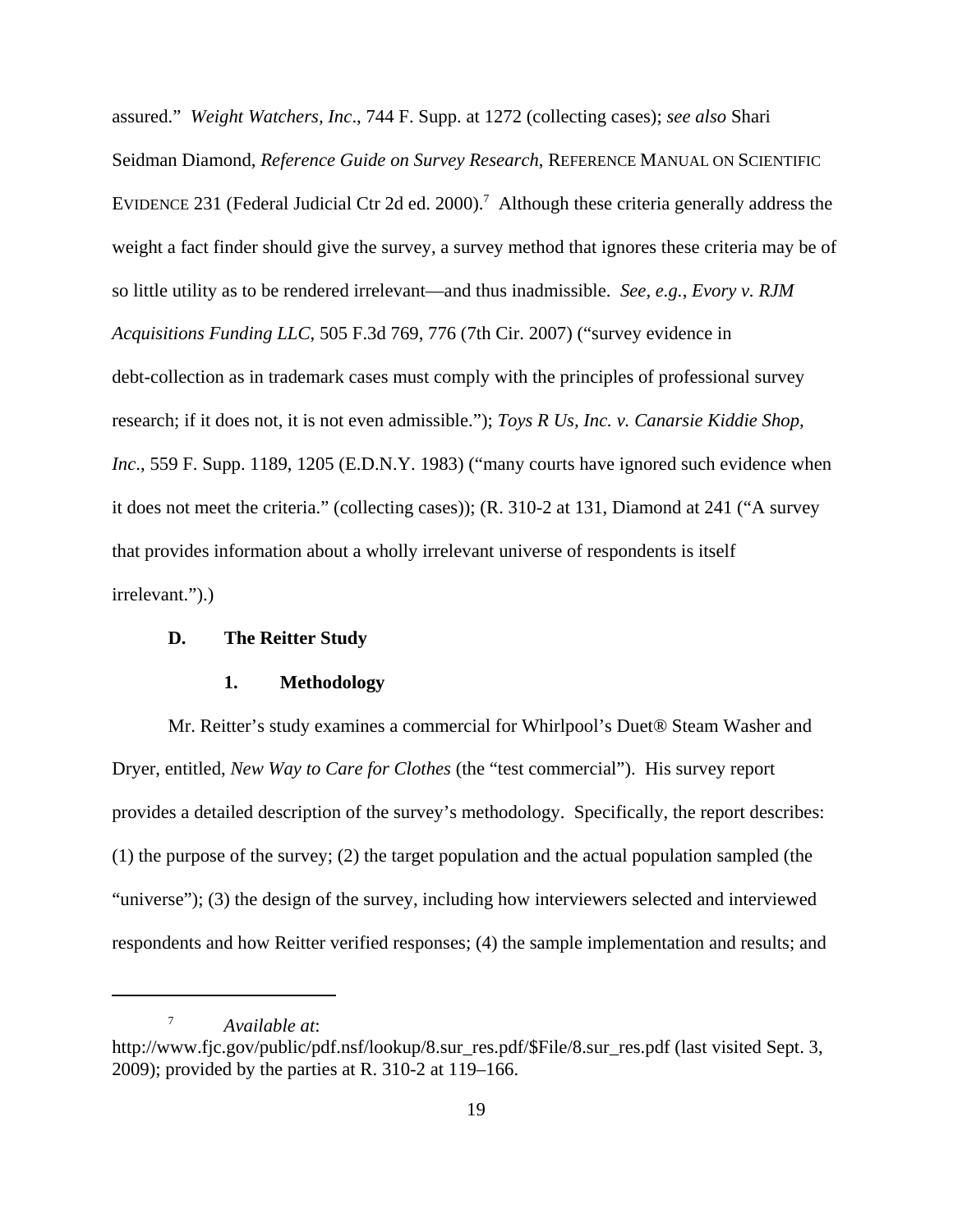(5) the exact wording of the interviews and interviewer directions, providing a copy of the relevant questionnaires and visual exhibits. The study report thus meets the minimum requirements of reliability.

The purpose of Mr. Reitter's study was to:

learn to what extent if any relevant consumers take away from this test commercial the impression that the Duet® Steam Dryer uses steam; taking away that it injects a hot vapor onto clothes, and not that it injects a mist of cold water that is heated after it is sprayed into the dryer drum.

(R. 243-2 at 5.) The study thus addresses a question relevant to LG's implied falsity claim, namely, did the consumers take away from Whirlpool's commercial the message that Whirlpool's steam dryer uses or injects a hot vapor onto clothes? To answer this question, Mr. Reitter defined the universe of the study—the relevant consumers—as "decision-making consumers who have bought a clothes dryer in the past 12 months or who intend doing so in the next 12 months and who at least sometimes purchase premium-priced appliances." (R. 243-2 at 10.) The study's universe, encompassing prospective and actual purchasers of Whirlpool's products, addresses an appropriate target population.

To obtain a representative sample, Mr. Reitter conducted a double-blind, "mall-intercept" survey in 12 separate metropolitan markets representing each census region. (*Id.* at 9–11; 14.) The interviewers applied a pre-planned quota screening procedure designed to obtain a sample population roughly equivalent to male and female age groups based on the United States census. (*Id.* at 12–13.) Each sample group—the test group and the control group—targeted 200 respondents, for a total sample population of 400 respondents. (*Id.* at 9.) In practice, interviewers completed a total of 440 interviews. (*Id.* at 17.) Each sample group met the same screening criteria and answered the same questionnaire. (*Id.* at 14.)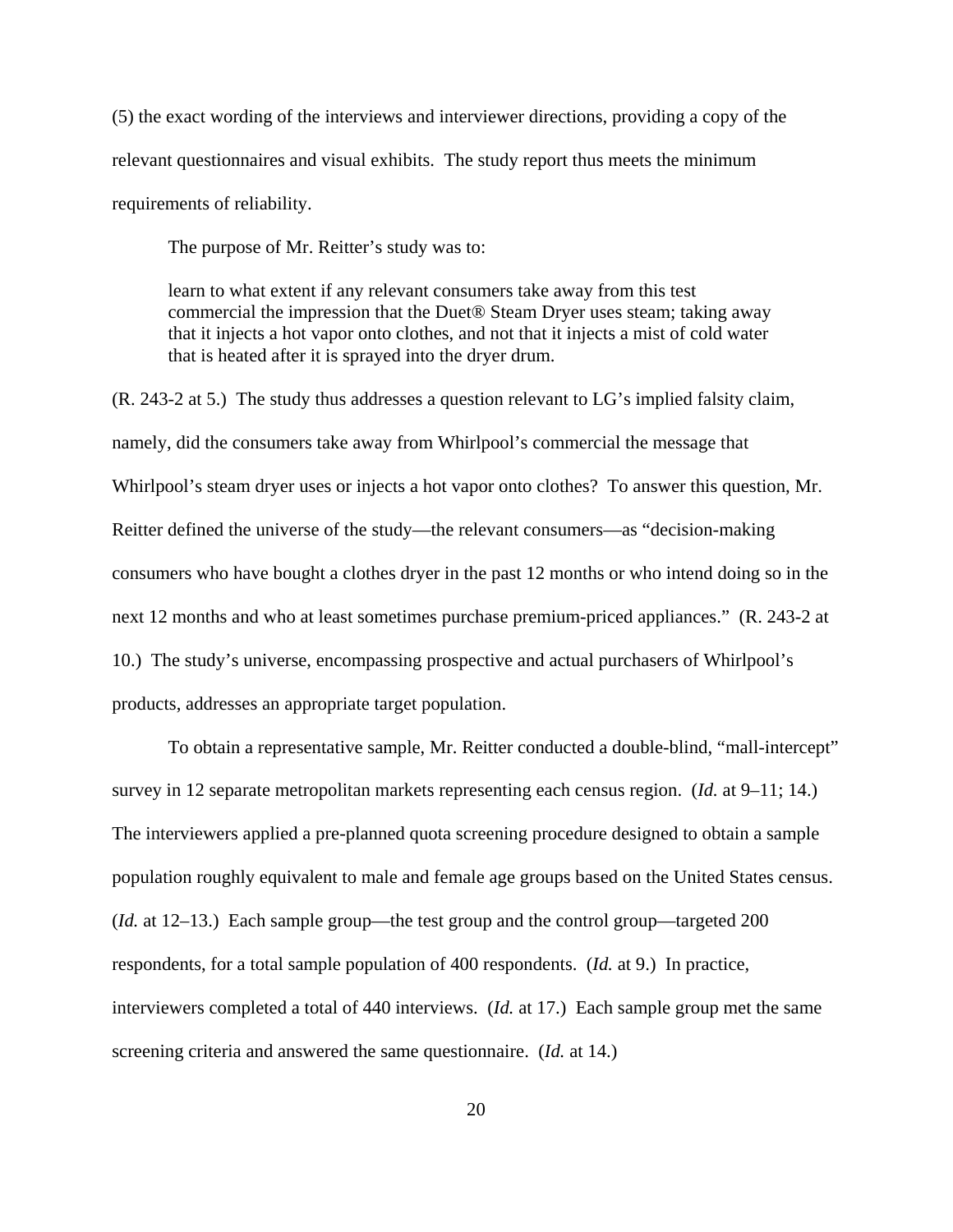The study questionnaire asked both open-ended and closed-ended questions. The

questionnaire, for example, asked three open-ended questions at the beginning of the survey:

- 1. "What was the main idea of the commercial?"
- 2. "What else, if anything, did the commercial say, show or imply?"
- 3. "Did the commercial say, show, or imply anything about any unique feature of the advertised dryer?"

(R. 243-2 at 14–15.) Reitter characterized the third open-ended question as a "filter" question,

and to respondents answering in the affirmative, asked two follow-up, or "probe" questions:

(3b.) "what did the commercial say, show, or imply about any unique feature of the advertised

dryer?"; and (3c.) "Anything else?" (*Id.*) The interviewer then provided the respondents with a

card that contained descriptions of two dryers, "Dryer A" and "Dryer B," as follows:

## DRYER A

A mist of cold water is injected into the heated dryer drum. The dryer then heats the water and tumbles the clothes until dry.

#### DRYER B

A hot vapor is injected onto clothes inside the dryer drum. The dryer then heats and tumbles the clothes until dry.

(*Id.*) 8 With these descriptions in hand, Respondents then answered the following closed-ended

question:

 5. Thinking of the commercial you just saw and what it said, showed, or implied about the advertised dryer, do you think the commercial . . .

Could be for Dryer A only Could be for Dryer B only Could be for either Dryer A or Dryer B Could not be for either Dryer A or Dryer B or, don't you know?

<sup>8</sup> To mitigate ordering effects or bias, Mr. Reitter reversed the order of the descriptions, swapping A for B, on half of the cards provided to each group. (*Id.*) Similarly, for the closed-ended question, No. 5, Reitter instructed half of the interviewers to begin reading the responses with the third option, always ending with the "don't know" option. (*Id.*)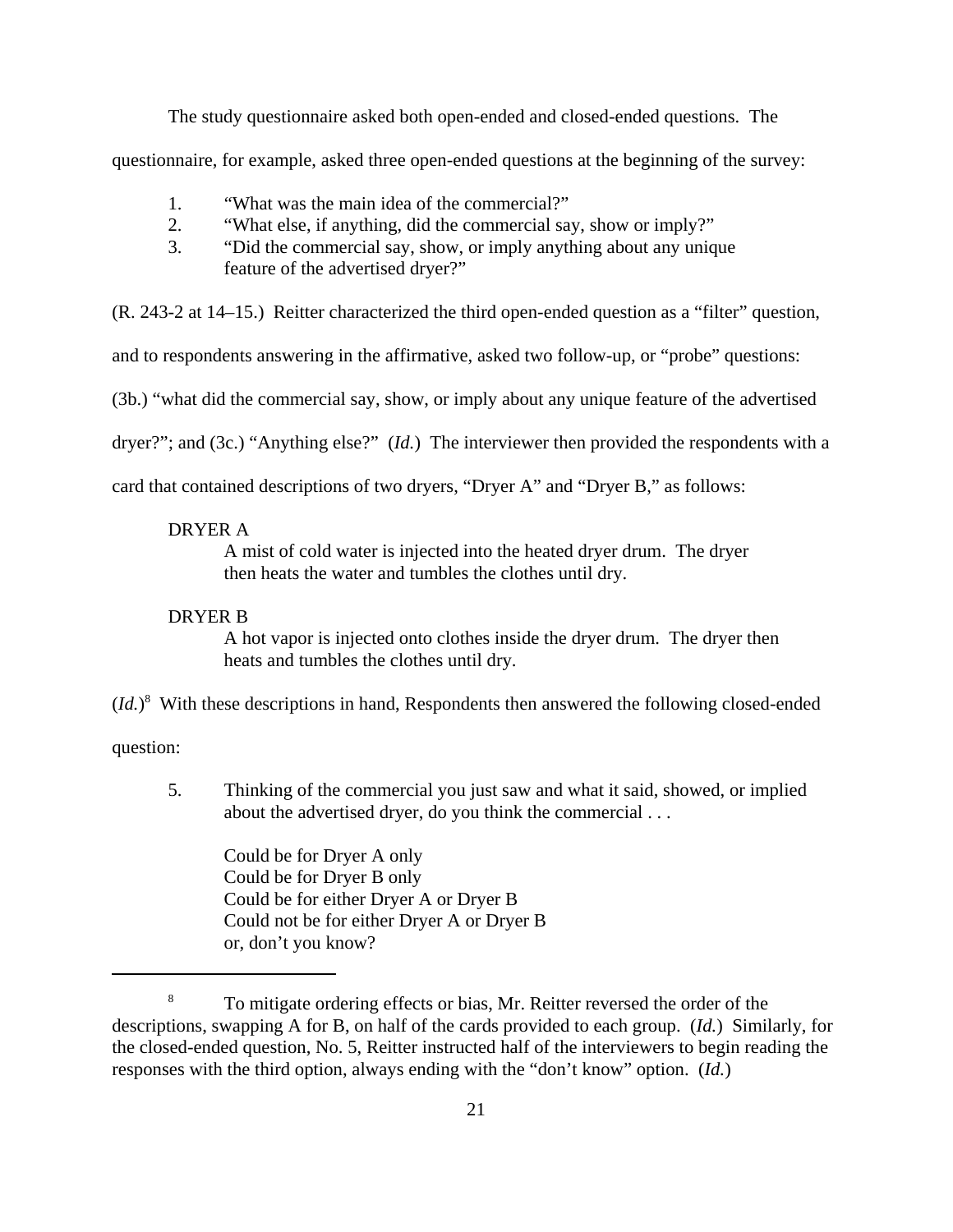Once the study was complete, Reitter engaged an independent telephone interviewing service to verify the responses of the survey and detect any potential fraud by the interviewers who performed the initial study. Specifically, the interviewing service contacted respondents by phone (438 out of 440 provided phone numbers) to verify that the respondent who purportedly participated in the initial study: (1) in fact existed; (2) met the universe requirements; and (3) recalled completing the interview. (*Id.* at 17.) The service successfully contacted 285 respondents, for a total validation level of 65%—far in excess of the 15-25% that Reitter contends is customary industry practice. (*Id.*)

### **2. Whirlpool's Objections**

Focusing on the questionnaire and visual exhibits, Whirlpool criticizes the Reitter study as leading and unreliable on three grounds. First, Whirlpool contends that the survey ignores the results of open-ended questions—questions that required respondents to answer in their own words. (R. 243-1, Whirlpool's *Daubert* Br. at 6.) Second, Whirlpool argues that Mr. Reitter improperly bases his opinion solely on the result of the closed-ended question at the end of the survey, despite the lack of a filter question to screen out respondents who received no message from the commercial. (*Id.* at 8.) Third, Whirlpool contends that the "control" commercial employed by Mr. Reitter was too different from the "test" commercial to eliminate "noise" from the survey results. (*Id.* at 11.)

To begin with, Whirlpool contends that open-ended questions are the "most probative evidence of any messages communicated by advertising," and thus Reitter erred in failing to base his opinion on responses to these questions. (*Id.* at 6.) The precedent cited by Whirlpool, however, does not support uncritical acceptance of answers to open-ended questions. In *Johnson*

(*Id.*)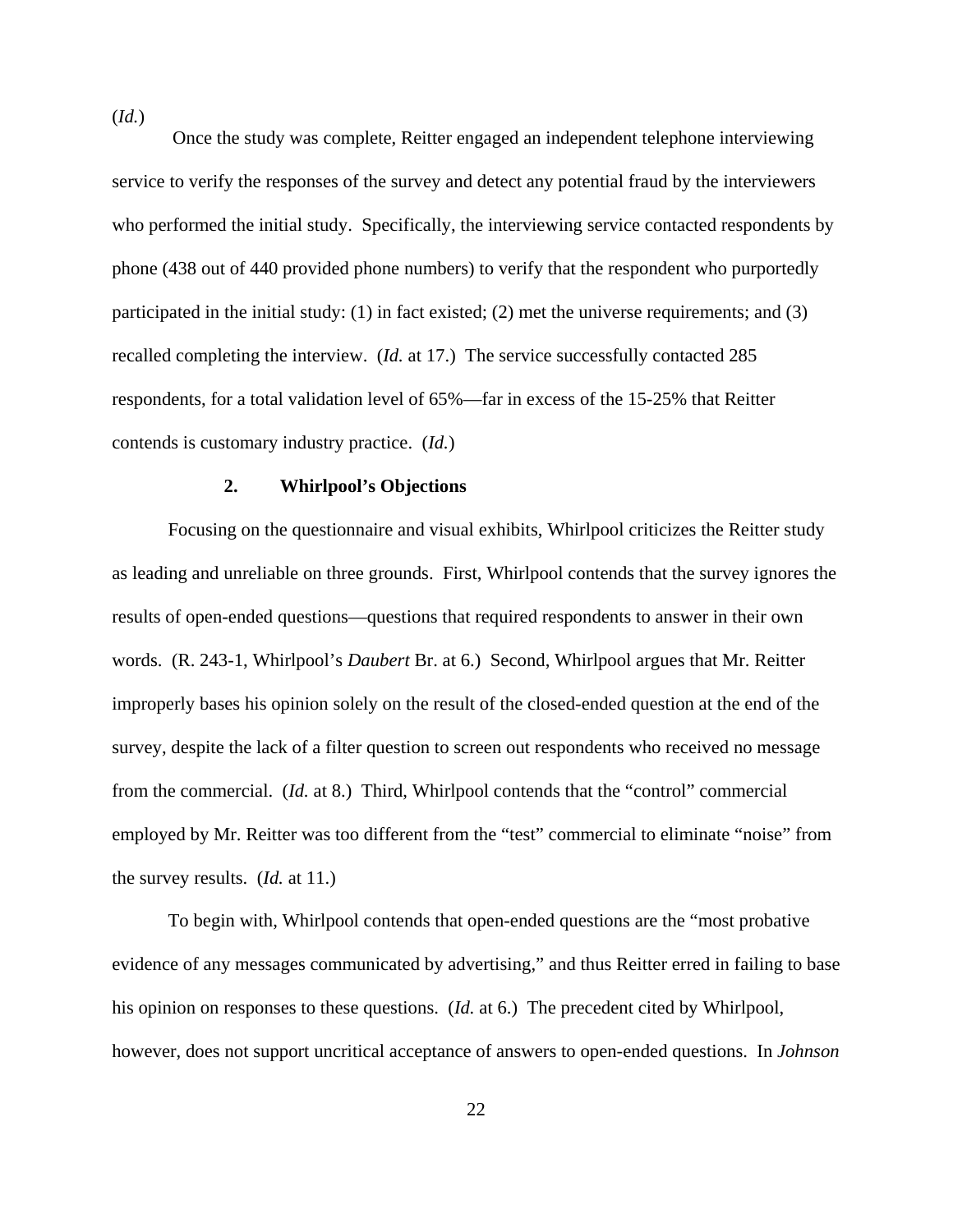*& Johnson-Merck Consumer Pharma. Co. v. Rhone-Poulenc Rorer Pharma., Inc*., for example, the Third Circuit held that "[t]he probative value of a consumer survey is a highly fact-specific determination." 19 F.3d 125, 134 (3d Cir. 1994) (quoting *Weight Watchers Int'l*., 744 F. Supp. at 1272). The issue is whether a given question is leading—"the wording of a question, openended or closed-ended, can be leading, and the degree of suggestiveness of each question must be considered in evaluating the objectivity of a survey." (R. 310-2 at 142, Diamond at 252); *see also Johnson & Johnson-Merck Consumer Pharma. Co. v. Rhone-Poulenc Rorer Pharma., Inc*., 19 F.3d 125, 134 (3d Cir. 1994) ("A survey is not credible if it relies on leading questions which are "inherently suggestive and invite guessing by those who did not get any clear message at all.") (citations omitted)).

Open-ended and closed-ended questions serve different purposes and generally elicit different responses. According to Diamond, "[m]ost responses are less likely to be volunteered in answering an open-ended question than to be endorsed in answering a close-ended question." (R. 310-2 at 142, Diamond at 252.) Properly-drafted closed-ended, multiple choice questions are not inherently leading simply because they provide respondents with an explicit set of responses from which to choose—"closed-ended questions may remind respondents of options that they would not otherwise consider or which simply do not come to mind as easily." *Id.* As explained in Diamond,

Although [many] courts prefer open-ended questions on the grounds that they tend to be less leading, the value of any open- or closed-ended question depends on the information it is intended to elicit. Open-ended questions are more appropriate when the survey is attempting to gauge what comes first to a respondent's mind, but closed-ended questions are suitable for assessing choices between well-identified options or obtaining ratings on a clear set of alternatives.

(*Id*. at 143, Diamond at 253.) Thus, a non-leading closed-ended question is not improper merely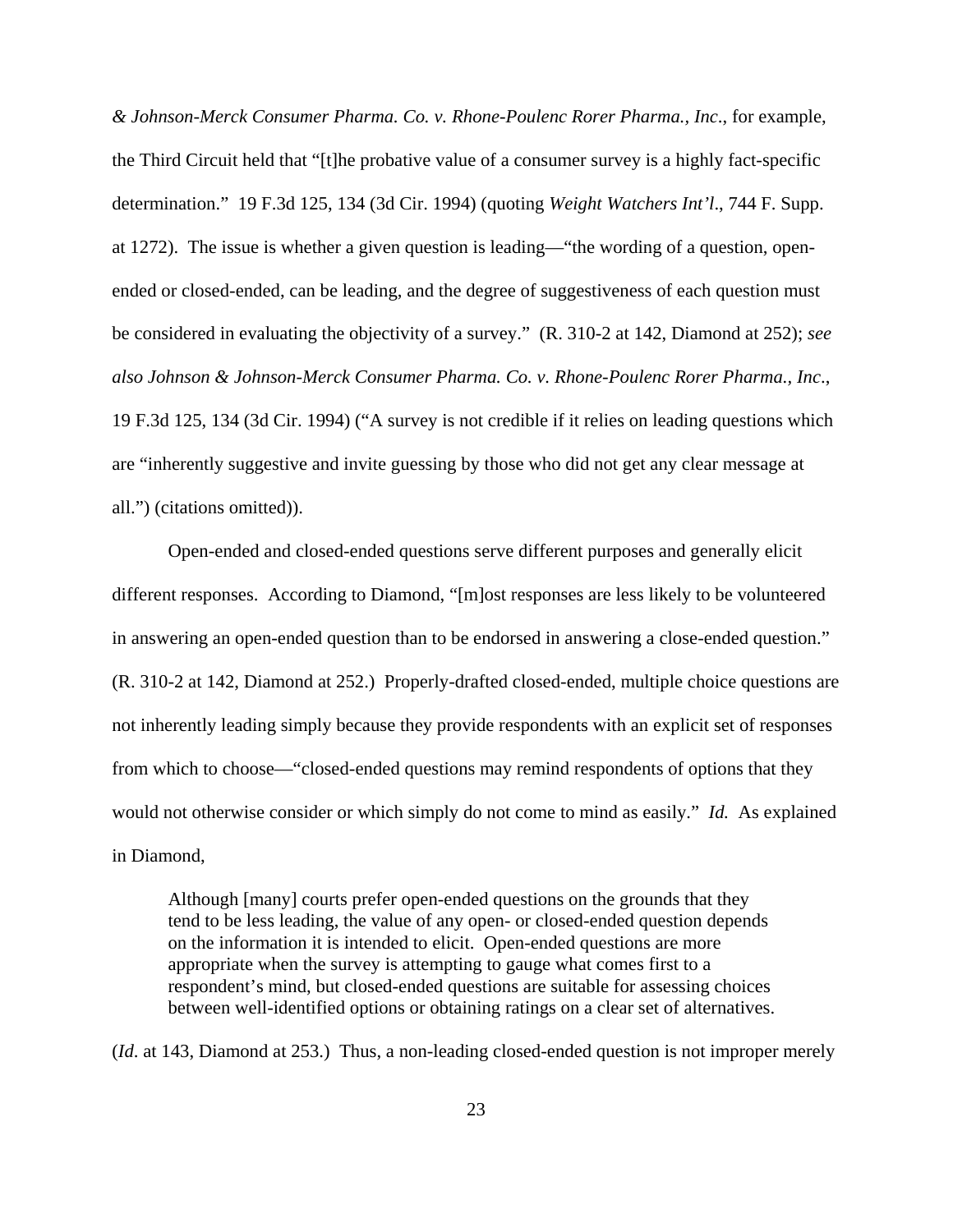because it explicitly provides respondents with a set of responses from which to choose—particularly where as here, the question allows respondents the option of choosing "don't know/not sure," in case they do not agree with any of the provided choices. (*Id*. at 141, Diamond at 251 (discussing the use of "no opinion" and "don't know" responses as quasifilters)); *see, e.g.*, *Church & Dwight Co., Inc. v. S.C. Johnson & Son, Inc*., 873 F. Supp. 893, 910 (D.N.J. 1994) (rejecting similar argument based on precedent cited by Whirlpool, holding that "because marketers regularly employ closed-ended consumer survey questions when making multi-million dollar consumer marketing decisions, this Court finds it reasonable in the context of the present case to rely on unbiased, closed-ended questions when adjudicating a false advertising claim."); *Consumers Union of U.S., Inc. v. New Regina Corp*., 664 F. Supp. 753, 769 (S.D.N.Y. 1987) ("Closed-ended questions are not inherently leading . . . Courts have relied on closed-ended questions to determine consumer confusion on many occasions." (citations omitted)).

Given that the universe surveyed—consumers of home laundry appliances—does not necessarily make appliance purchasing decisions impetuously, the closed-ended question may provide relevant information beyond what first pops into the minds of respondents. The jury thus will be free to weigh the utility, if any, of the closed-ended question along with the openended question and the survey as a whole. Given the facts in this case, the mere existence of the closed-ended question does not render the survey inadmissible. Similarly, given that the purpose of a filter question is to reduce guessing, (*id.*), the Court rejects Whirlpool's criticism of the lack of filter questions—the Reitter Study's use of "don't know" in the close-ended question sufficiently mitigates this concern to permit admission of the survey.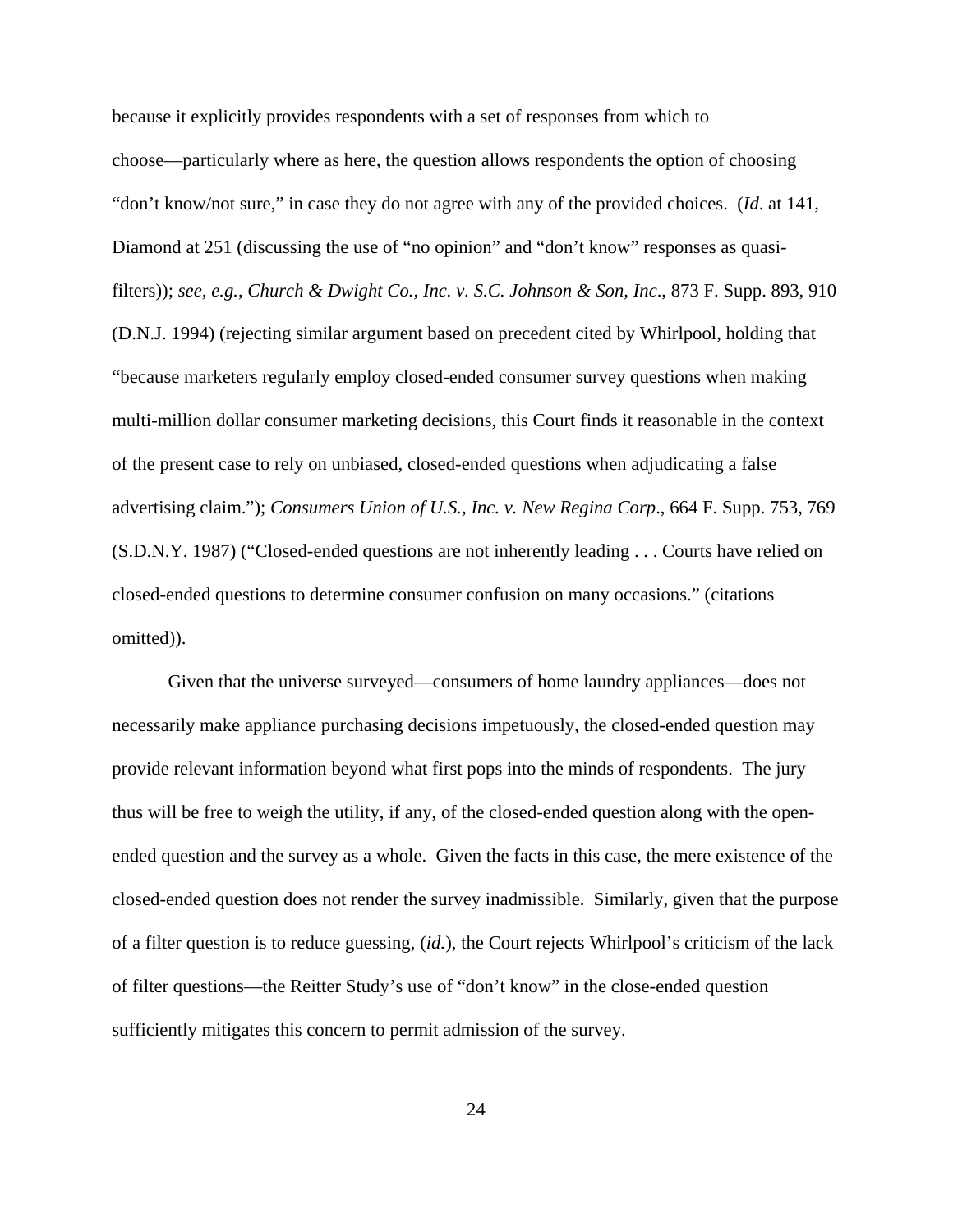Whirlpool also takes issue with the control advertisement employed by Mr. Reitter. In particular, Whirlpool contents that, rather than editing the test commercial, the Reitter Study improperly used as a control another commercial for Whirlpool's Duet Steam Washer and Dryer. The purpose of a control is to eliminate "noise"—to reduce the impact of respondents' preexisting impressions on their answers and focus the survey on the proposition the study is designed to test. (R. 310-2 at 146, Diamond at 256). To be relevant, a proper control should be similar to the test group and:

share[ ] as many characteristics with the experimental stimulus as possible, with the key exception of the characteristic whose influence is being assessed. A survey with an imperfect control group generally provides better information than no control group at all, but the choice of the specific control group requires some care and should influence the weight that the survey receives.

(*Id.* at 148, Diamond at 258.) Although the Reitter Study's control commercial used different imagery, the commercial aired contemporaneously with the test commercial and otherwise covered the same Whirlpool product that the test commercial addressed. Indeed, Whirlpool's own expert, Dr. Ravi Dhar, testified that "[t]he question is not—it's not about using a different [television commercial]. I mean, what you want to do is minimize the difference between the test and control. That's the key essence." (R. 310-2, Dhar Tr. at 182 (approving for use of control different advertisement for the same product.)) The differences between the test and the control may affect the weight that a jury attributes to the study, but they are insufficient to find the Reitter Study inadmissible.

In sum, Whirlpool's criticism addresses the weight of the Reitter Study, rather than its admissibility. Evaluating technical deficiencies and awarding weight to this evidence is the province of the trier of fact. *AHP Subsidiary Holding Co. v. Stuart Hale Co.*, 1 F.3d 611, 618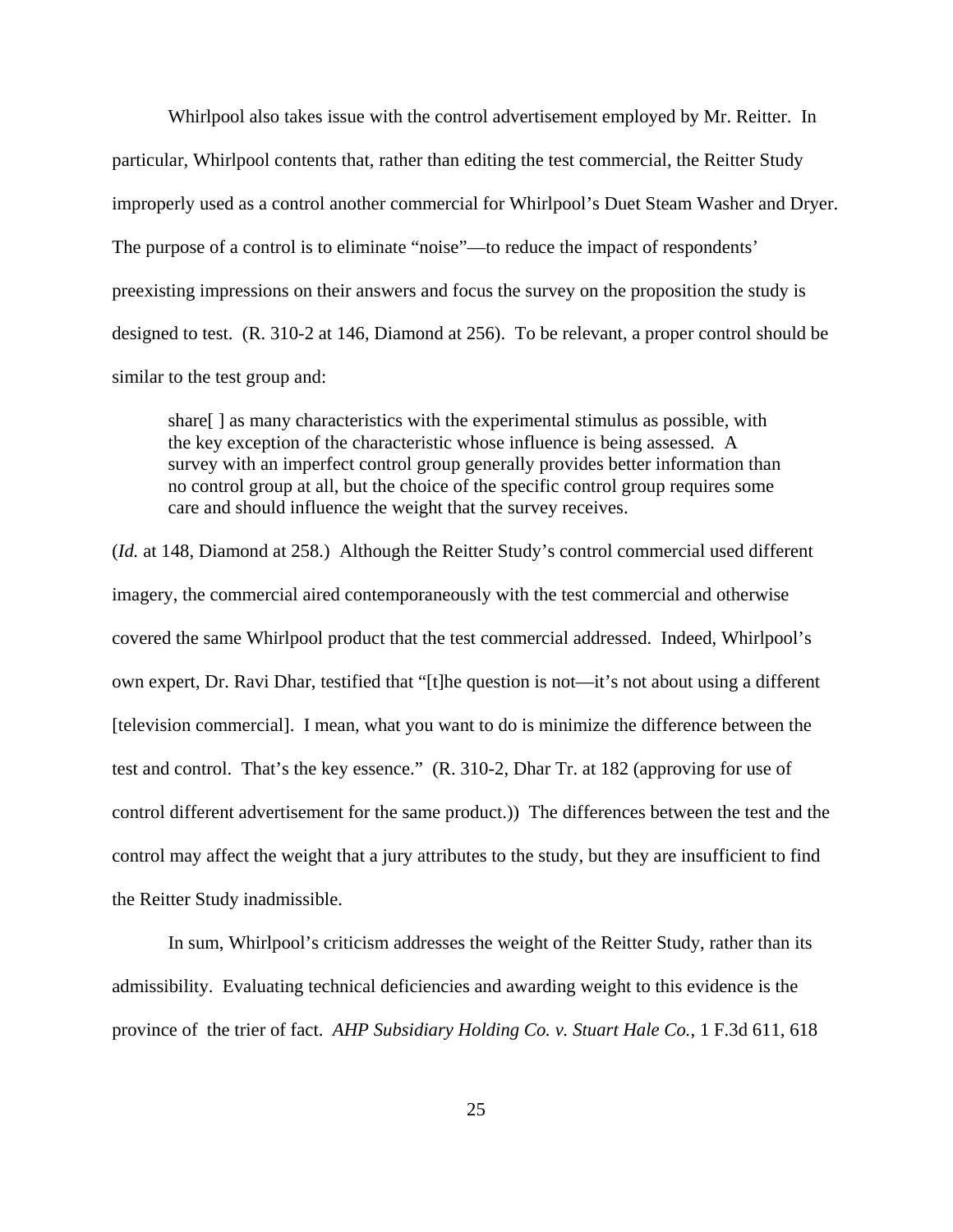(7th Cir. 1993) ("While there will be occasions when the proffered survey is so flawed as to be completely unhelpful to the trier of fact and therefore inadmissible, such situations will be rare."); *see also Merisant Co. v. McNeil Nutritionals, LLC*, 242 F.R.D. 315, 320 (E.D. Pa. 2007) ("Courts in the Third Circuit have generally held that a survey's 'technical unreliability goes to the weight accorded a survey, not its admissibility.'" (quoting *Citizens Fin. Group, Inc. v. Citizens Nat'l Bank*, 383 F.3d 110, 121 (3d Cir.2004))); *Johnson & Johnson \* Merck*, 960 F.2d at 300–01 ("The probative value of any given survey is a fact specific question that is uniquely contextual."); 6 McCarthy on Trademarks and Unfair Competition § 32:178 (4th ed. Supp. Sept. 2009) ("The proper approach is to view such evidence with some understanding of the difficulty of devising and running a survey and to use any technical defects only to lessen evidentiary weight, not to reject the results out-of-hand."). The Court thus denies Whirlpool's motion to exclude Mr. Reitter's testimony. As Whirlpool's motion for summary judgement relied on its criticisms of the Reitter study, the Court also denies Whirlpool's motion for summary judgment as to LG's implied falsity claim.

#### **IV. Whirlpool's Motion to Exclude the Report and Opinions of Dr. Anthony Jacobi**

Whirlpool also has moved to exclude a portion of the testimony of LG's thermodynamics expert, Dr. Anthony Jacobi. Specifically, Whirlpool argues that Dr. Jacobi's opinions exceed the boundaries of his scientific expertise. "[Q]ualifications alone do not suffice. . . . [an] opinion must be grounded in the scientific process and may not be merely a subjective belief or unsupported conjecture." *Lewis*, 561 F.3d at 705 (citing *Daubert*, 509 U.S. at 589-90, 113 S. Ct. 2786; *Goodwin v. MTD Prods., Inc*., 232 F.3d 600, 608–09 (7th Cir. 2000); *Clark v. Takata Corp*., 192 F.3d 750, 759, n.5 (7th Cir. 1999)).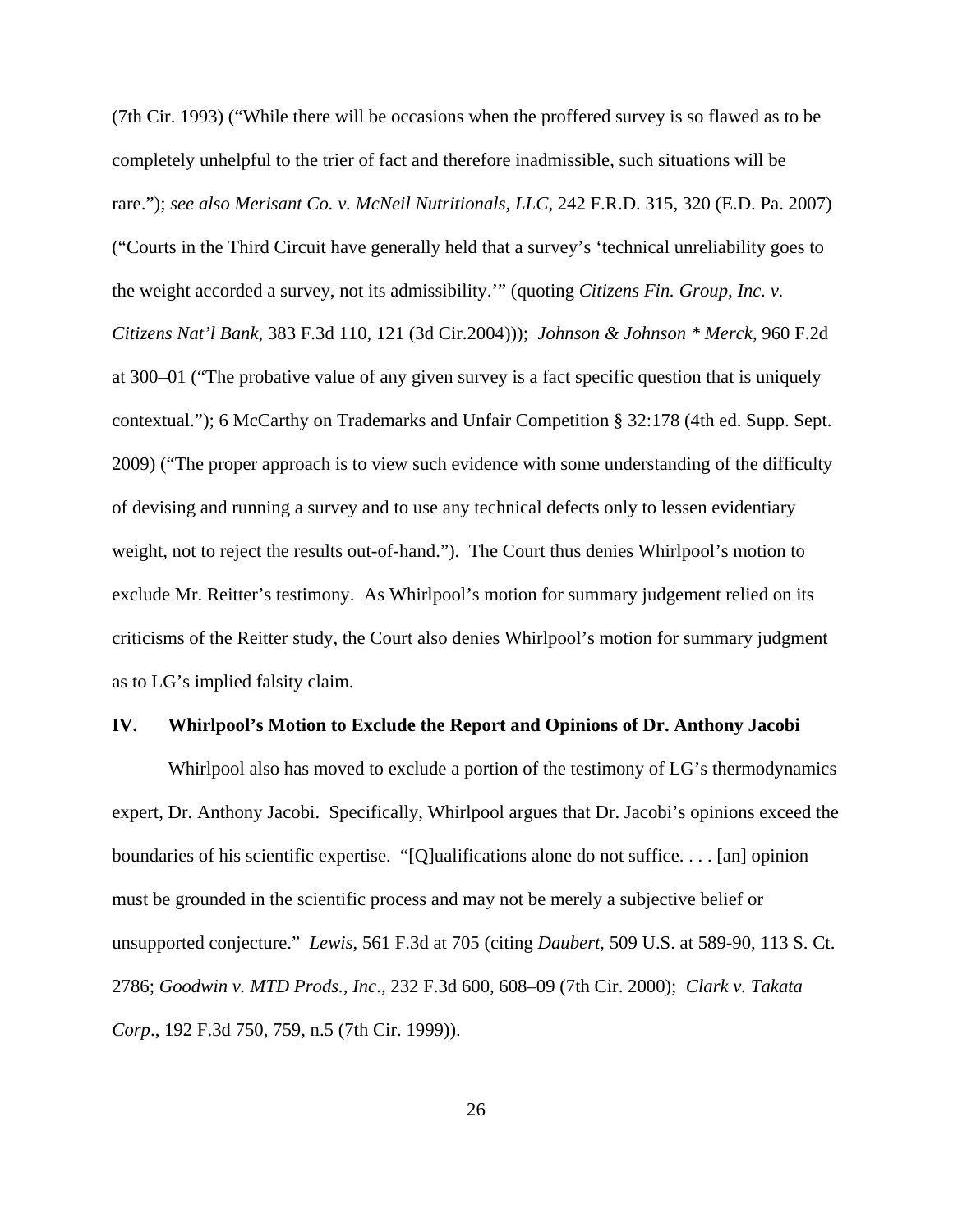#### **A. Qualifications**

Dr. Anthony Jacobi is the co-director at the Air Conditioning & Refrigeration Center and Richard W. Kritzer Distinguished Professor at the Department of Mechanical Science and Engineering at the University of Illinois and Urbana-Champaign. (R. 241-1, 2008 Jacobi Report at 14.) Dr. Jacobi holds a Bachelor of Science in Mechanical Engineering from Purdue University, a Master's of Science in Engineering from the University of Central Florida, and a Ph.D. in Mechanical Engineering from Purdue University. (*Id.* at 15.) As a member of the American Society of Heating, Refrigerating, and Air-Conditioning Engineers ("ASHRAE"), he has co-authored works on thermodynamics. (*Id.*) Dr. Jacobi is also the Associate Editor of both the *Journal of Heat Transfer* and *International Journal of Energy Research.* (*Id.* at 16.) Whirlpool does not contest Dr. Jacobi's qualifications and expertise in thermodynamics.

#### **B. Methodology**

LG asked Dr. Jacobi to "evaluate the Whirlpool Duet<sup>®</sup> Steam Dryer and whether it creates steam in any sense of the word." (R. 241-1, 2009 Jacobi Report at 21.) Dr. Jacobi's 2009 report—the report to which Whirlpool currently objects—reviews background terminology relating to thermodynamics, (*id.* at 23–24), as well as Whirlpool's own definitions of steam, which Dr. Jacobi refers to as "lay steam." (*Id.* at 24.) Dr. Jacobi also relies on his own examination of Whirlpool's Steam Dryers and documents produced by Whirlpool that discuss how the Steam Dryers work.

# **C. Whirlpool's Objections**

Whirlpool objects to Dr. Jacobi's opinions as exceeding the bounds of his expertise in thermodynamics. Specifically, Whirlpool claims that Dr. Jacobi opines on the definition of "lay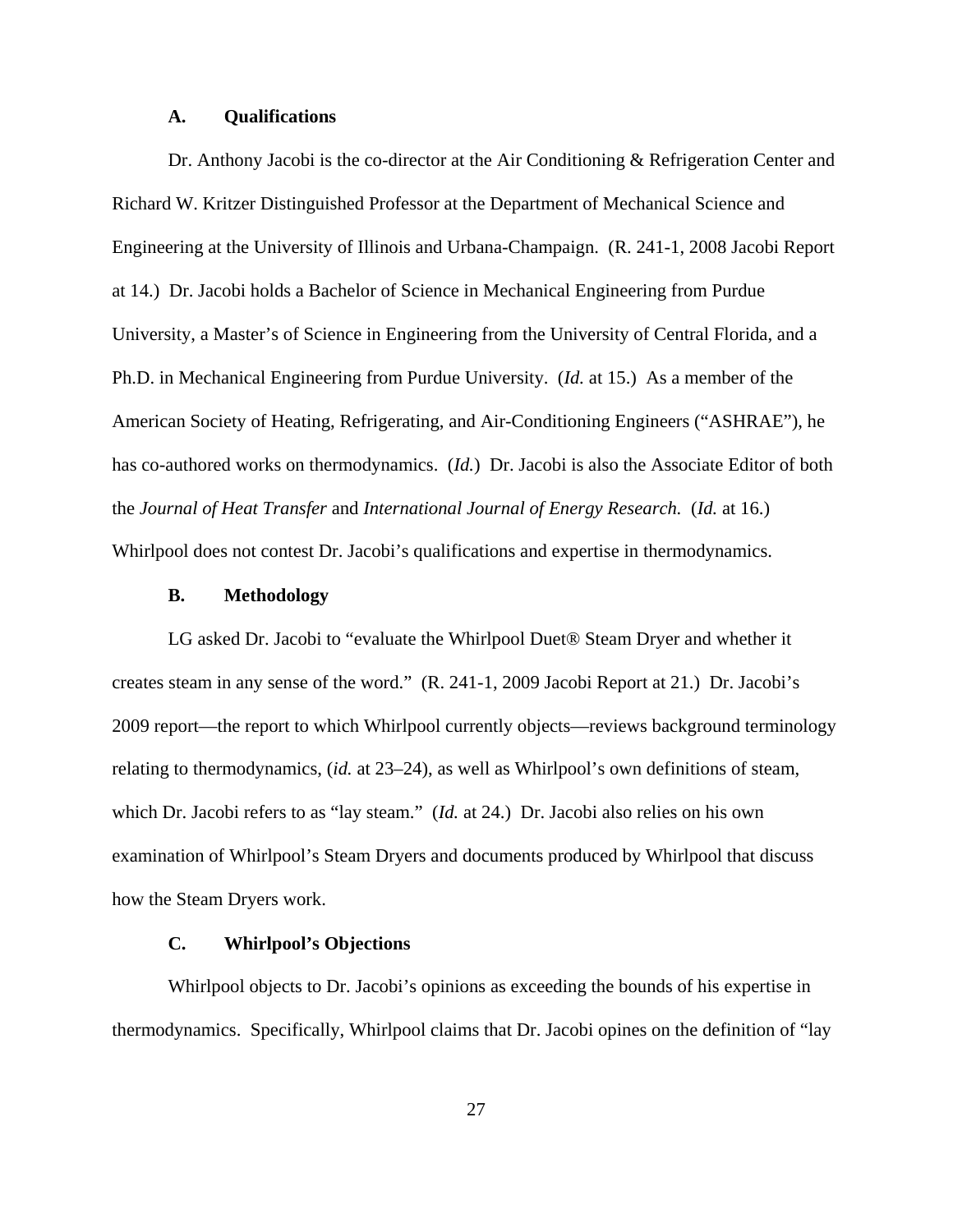steam" even though he has no expertise in consumer perception. Whirlpool also claims that Dr. Jacobi did not rely on any scientific methodology to "come up with his definition of 'lay steam.'" (R. 241-1, Whirlpool Mot. at 7.)

As an initial matter, Dr. Jacobi, in large part, relies on the definitions of steam provided by Whirlpool and applies these definitions to his scientific analysis of Whirlpool's appliance to conclude that: (1) Whirlpool's Steam Dryers do not create thermodynamic steam (a conclusion not disputed by Whirlpool); and (2) Whirlpool's Steam Dryers do not create lay steam under the definitions offered by Whirlpool. (*Id.* at 25–27.) Although Dr. Jacobi necessarily interprets some of Whirlpool's offered definitions, this does not mean that he purports to be a language expert or that he opines on the meaning of a given term. To the contrary, Dr. Jacobi compares the definitions to the thermodynamic processes occurring in Whirlpool's dryers—well within the expertise of an experienced engineer. To the extent that Whirlpool contends that Dr. Jacobi misinterprets Whirlpool's proffered definitions of steam, this criticism goes to the weight of Dr. Jacobi's testimony and Whirlpool is free to cross-examine Dr. Jacobi regarding his application of the definition of "steam" to Whirlpool's Steam Dryers. *Civix v. Expedia*, No. 03 C 3792, 2005 WL 5961023, at  $*2$  (N.D. Ill. Oct. 25, 2005) ("[t]he difference between weight and admissibility, moreover, is in many instances a close question." (quoting *Libas, Ltd. v. United States*, 193 F.3d 1361, 1366 (Fed. Cir. 1999)).

Dr. Jacobi, however, did go beyond his scientific expertise and offer various opinions regarding the lay definition of steam. Specifically, he opined as follows:

"To a consumer, the most compelling lay definition of steam is probably the third one offered above, 'the mist former by the condensation on cooling of vapor.'"

"I believe the most relevant definition of lay steam – one markedly different from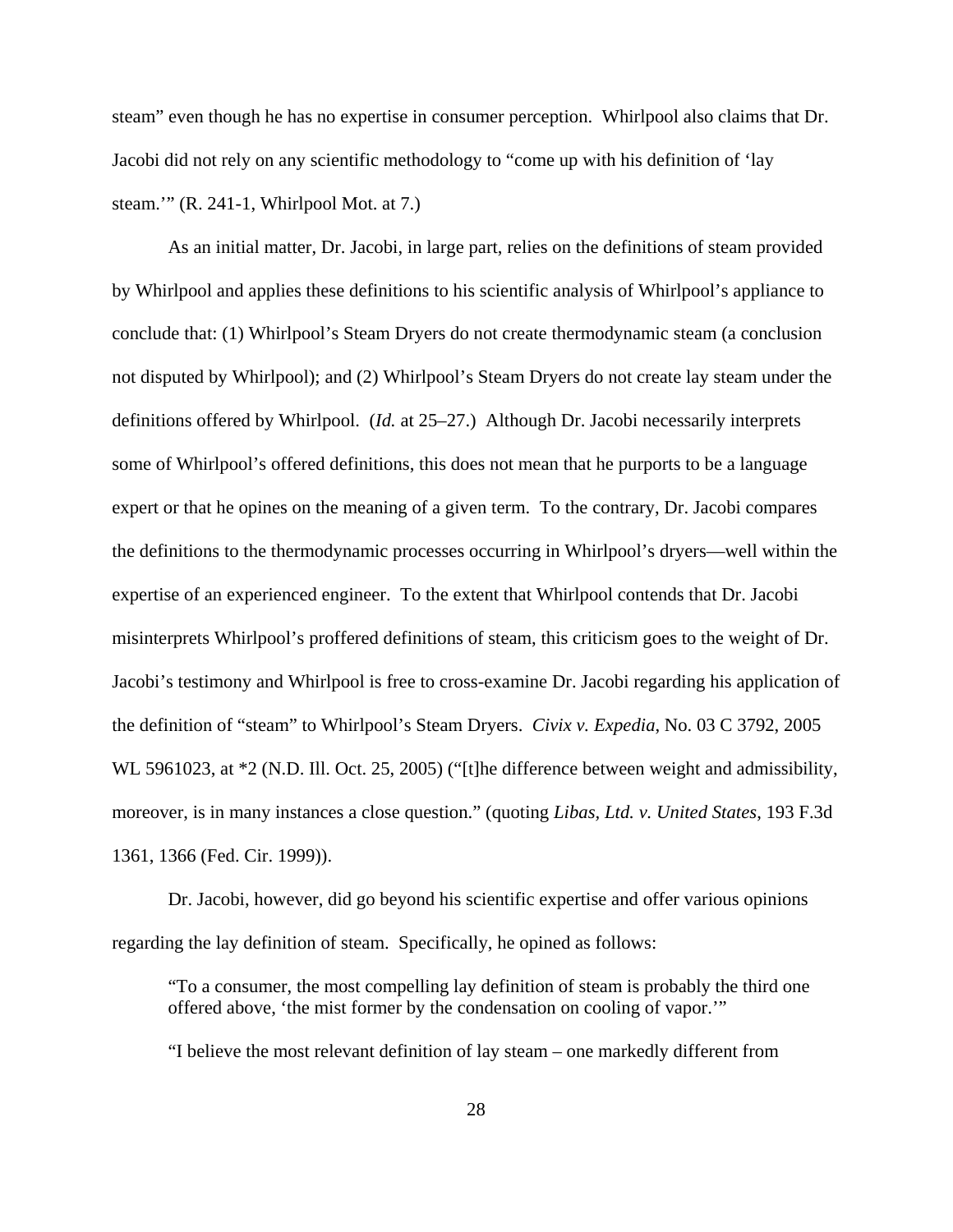thermodynamic steam – is as follows: visible steam formed as a mist by the cooling and condensation of water vapor."

LG's characterization of these opinions as "common sense observations" does not save them. Dr. Jacobi is not qualified to render these two opinions. (R. 311-1, Response at 7.) Dr. Jacobi conceded that he is not an expert in marketing, consumer surveys or consumer perceptions. He has no training or expertise in linguistics. Furthermore, he did not conduct any surveys or consumer research to reach these opinions. LG has not established that Dr. Jacobi's qualifications in thermodynamics provide the necessary expertise to render these opinions. Accordingly, the Court strikes them.

### **V. LG's Motion to Strike the July 1, 2009 Expert Report of Dr. Subbaiah Malladi**

LG has moved to strike the July 1, 2009 expert report of Dr. Malladi as untimely because the report contains new opinions differing from his March 2, 2009 report. Specifically, LG takes issue with paragraphs 35 and 36 of Malladi's July 1, 2009 report that offer a definition of "steam" from the *Encyclopedia of Chemical Technology* that "includes evaporation, does not require 'boiling,' and meets the conditions inside Whirlpool's steam dryers." (R. 276-1 at ¶ 8.) As noted in Whirlpool's Response to LG's Motion, however, Dr. Malladi's declaration in support of Whirlpool's opposition to LG's motion for a preliminary injunction referenced this definition from the *Encyclopedia of Chemical Technology.* (R. 55-1 at ¶ 8(b).) Consequently, this opinion is not new. The Court denies LG's motion.